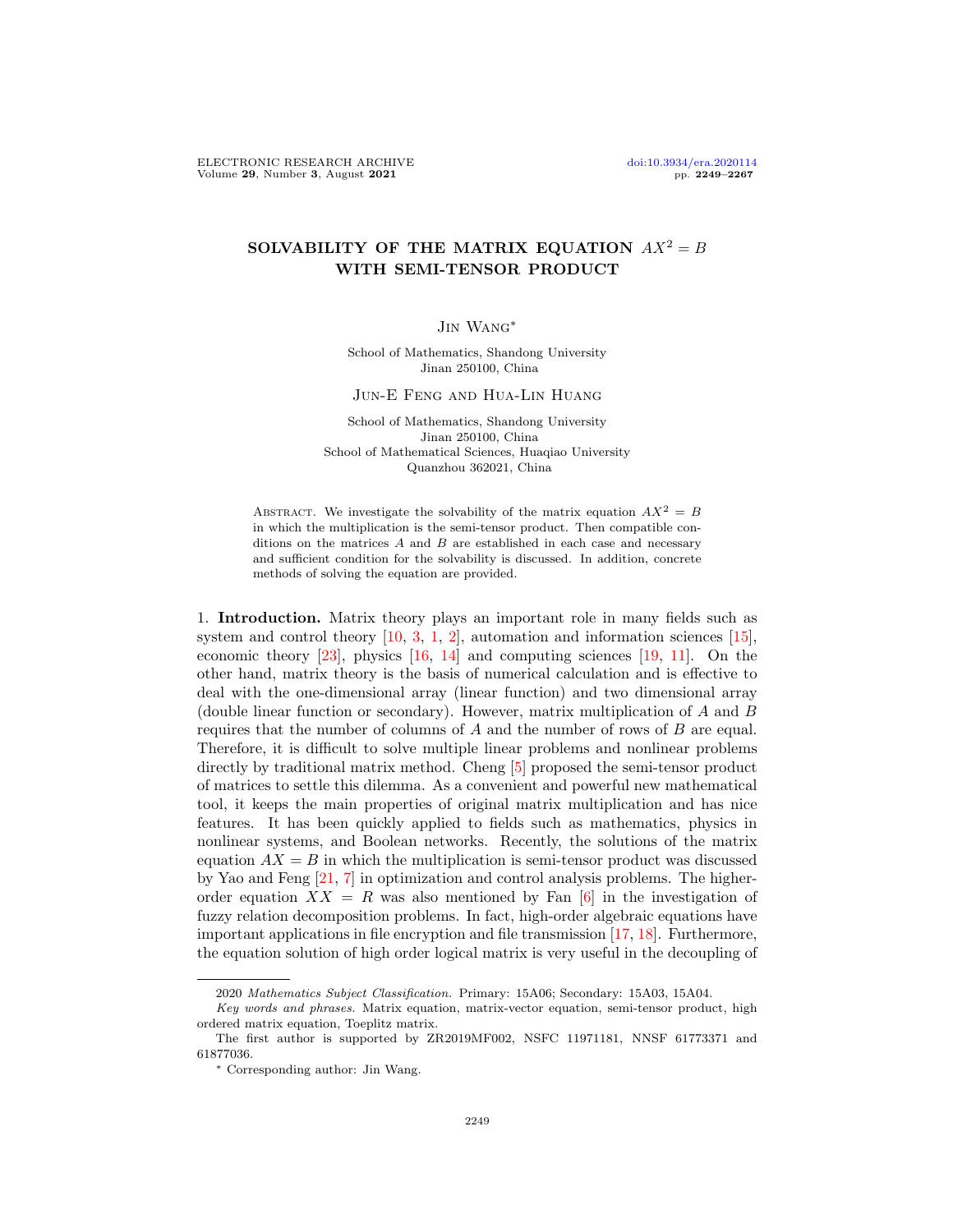logical networks [\[22\]](#page-18-14). Based on this, the solvability of the matrix equation  $AX^2 = B$ in which the multiplications are semi-tensor product is studied in this paper.

To achieve the goal, we will study the matrix equation  $AX^2 = B$  with semi-tensor product by the following steps. The solvability of  $AX^2 = B$  will be discussed in two cases. In each case we give the compatible conditions on A and B firstly and then discuss necessary and sufficient condition for the solvability. Then concrete methods are provided. At the end, we give examples to verify the effectiveness of the results.

There are five sections in this paper. We introduce notations and definitions in Section 2 and study in Section 3 the solvability of the matrix equation  $AX^2 = B$ through investigating matrix equations  $AY = B$  and  $X^2 = Y$  simultaneously in both cases. The first case is a matrix-vector equation and the other is a general matrix equation. We provide some examples to illustrate the results in Section 4 and draw our conclusion on Section 5.

2. Preliminaries. Throughout this paper,  $\mathbb{C}^n$  denotes the set of complex column vectors of dimension n,  $\mathbb{C}_{m \times n}$  denotes the vector space of  $m \times n$  complex matrices and  $A^T$  denotes the transpose of  $A \in \mathbb{C}_{m \times n}$ . Let  $lcm(m, n)$  and  $gcd(m, n)$  be the least common multiple and the greatest common divisor of two positive integers  $m$ and n, respectively. Let  $A = [a_{ij}] \in \mathbb{C}_{m \times n}$  and  $B = [b_{ij}] \in \mathbb{C}_{p \times q}$ . The Kronecker product  $A \otimes B$  of A and B is [\[9\]](#page-18-15):

$$
A \otimes B = \begin{bmatrix} a_{11}B & a_{21}B & \dots & a_{1n}B \\ a_{21}B & a_{22}B & \dots & a_{2n}B \\ \vdots & \vdots & \ddots & \vdots \\ a_{m1}B & a_{m2}B & \dots & a_{mn}B \end{bmatrix} \in \mathbb{C}_{mp \times nq}.
$$

The semi-tensor product  $A \ltimes B$  of  $A \in \mathbb{C}_{m \times n}$  and  $B \in \mathbb{C}_{p \times q}$  is [\[3\]](#page-18-1):

$$
A \ltimes B = (A \otimes I_{t/n})(B \otimes I_{t/p}) \in \mathbb{C}_{(mt/n) \times (qt/p)},
$$

where  $t = lcm(n, p)$ .

**Remark 1.**  $A \ltimes B = (A \otimes I_a) \ltimes B$  if and only if  $lcm(n, p) = lcm(n, p)$ . Similarly,  $A \ltimes B = A \ltimes (B \otimes I_b)$  if and only if  $lcm(n, pb) = lcm(n, p)$ .

Noting that when  $n = p$ , we have  $t = n$  and the semi-tensor product coincides with the conventional matrix product. Thus, in this paper, we always consider  $AB$ as  $A \ltimes B$ . The vectorization of  $A \in \mathbb{C}_{m \times n}$ , denoted by vec  $(A) \in \mathbb{C}^{mn}$  is defined as  $\vert 9 \vert$ :

$$
\text{vec}(A) = (a_{11}, \ldots, a_{1n}, a_{21}, \ldots a_{2n}, \ldots a_{m1}, \ldots, a_{mn})^T. \tag{1}
$$

The vectorization is often used together with the Kronecker product to express matrix multiplication as a linear transformation on matrices. For  $A \in \mathbb{C}_{k \times \ell}$ ,  $B \in$  $\mathbb{C}_{\ell \times m}$  and  $C \in \mathbb{C}_{m \times n}$ ,

$$
\text{vec}(ABC) = (C^T \otimes A)\text{vec}(B)\text{vec}(ABC),\tag{2}
$$

$$
\text{vec}(ABC) = (I_n \otimes AB)\text{vec}(C) = (C^T B^T \otimes I_k)\text{vec}(A),\tag{3}
$$

$$
\text{vec}(AB) = (I_m \otimes A)\text{vec}(B) = (B^T \otimes I_k)\text{vec}(A). \tag{4}
$$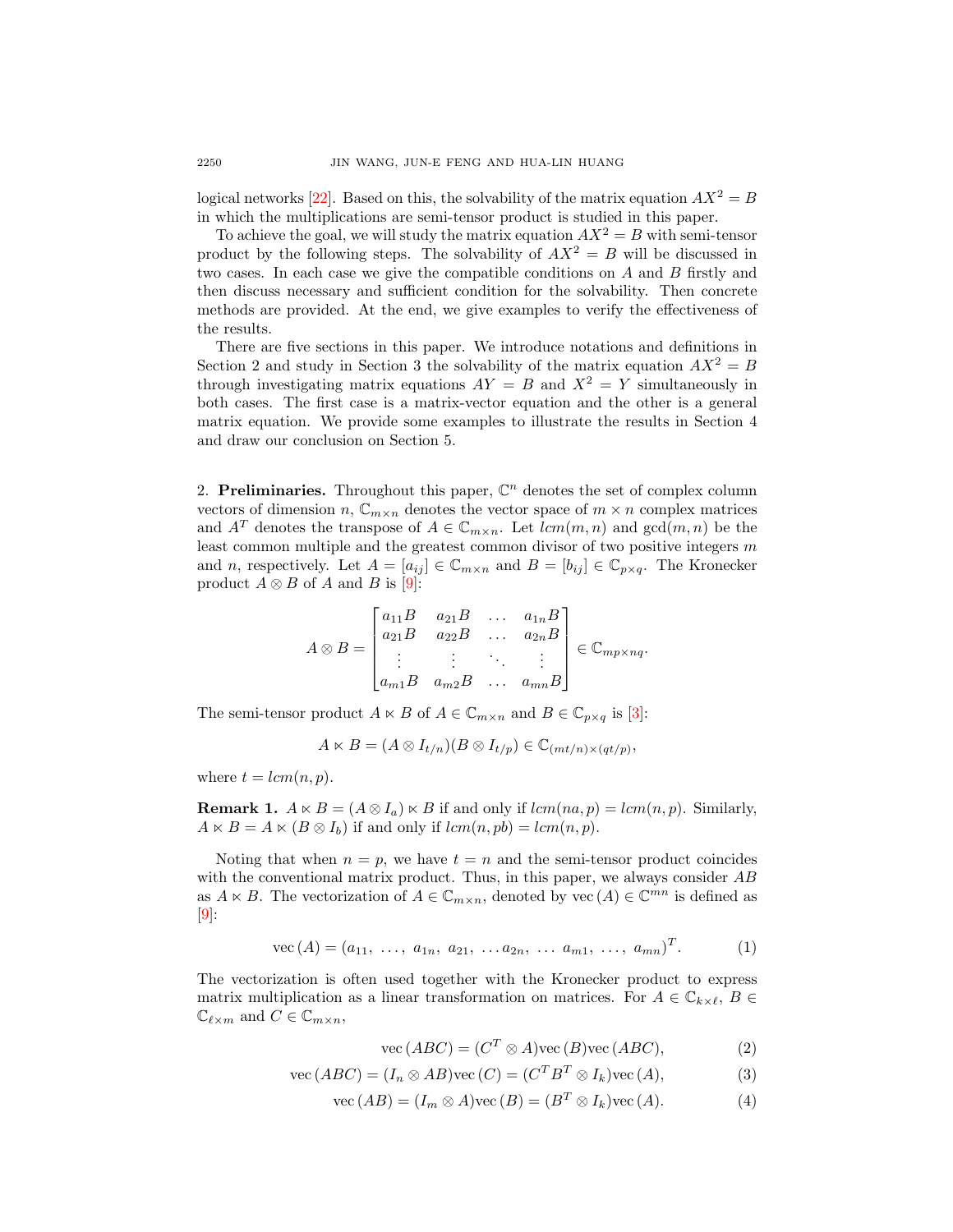3. Solvability of the matrix equation  $AX^2 = B$ . With respect to the semitensor product, if X is a solution of  $AX^2 = B$ , then X satisfies the matrix equations  $AY = B$  and  $X^2 = Y$  simultaneously. Note that  $AX^2 = B$  means that  $A \ltimes (X \ltimes B)$  $X$ ) = B. We will decompose the equation  $AX^2 = B$  into two equations  $AY = B$ and  $X^2 = Y$ .

3.1. The case  $X \in \mathbb{C}_{a \times 1}$  and  $Y \in \mathbb{C}_{p \times 1}$ . We now study the solvability of the matrix-vector equation with semi-tensor product

<span id="page-2-2"></span>
$$
AX^2 = B,\tag{5}
$$

where  $A \in \mathbb{C}_{m \times n}$ ,  $B \in \mathbb{C}_{h \times k}$ ,  $X \in \mathbb{C}_{a \times 1}$  is an unknown vector.

3.1.1. The equation  $X^2 = Y$ . In this subsection, we discuss the solvability of the equation with semi-tensor product

<span id="page-2-0"></span>
$$
X^2 = X \ltimes X = Y,\tag{6}
$$

where  $X \in \mathbb{C}_{a \times 1}$  and  $Y \in \mathbb{C}_{p \times 1}$ .

By the definition of semi-tensor product, we have

$$
X^{2} = X \ltimes X = (X \otimes I_{a})X = \begin{bmatrix} x_{1}I_{a} \\ \vdots \\ x_{a}I_{a} \end{bmatrix} X = \begin{bmatrix} x_{1}X \\ \vdots \\ x_{a}X \end{bmatrix}.
$$

Thus, we establish the following lemma.

**Lemma 3.1.** The following is a necessary and sufficient condition on Y for the solvability of  $X^2 = X \ltimes X = Y$ 

$$
Y = \begin{bmatrix} x_1 X \\ \vdots \\ x_a X \end{bmatrix} = \begin{bmatrix} \text{Block}_1(Y) \\ \text{Block}_2(Y) \\ \vdots \\ \text{Block}_a(Y) \end{bmatrix} \in \mathbb{C}_{a^2 \times 1},
$$

where

Block 
$$
i(Y) = \begin{bmatrix} y_{(i-1)a+1} \\ \vdots \\ y_{ia} \end{bmatrix} \in \mathbb{C}_{a\times 1}, \quad i = 1, \dots, a,
$$

and  $p = a^2$ .

<span id="page-2-4"></span>**Theorem 3.2.** If equation ([6](#page-2-0)) has solution, then  $x_i = \pm \sqrt{y_{(i-1)a+i}}$ ,  $i = 1, ..., a$ .

3.1.2. The matrix-vector equation  $AY = B$ . In this subsection, we discuss the solvability of the matrix-vector equation with semi-tensor product

<span id="page-2-3"></span>
$$
AY = A \ltimes Y = B,\tag{7}
$$

where  $A \in \mathbb{C}_{m \times n}$ ,  $B \in \mathbb{C}_{h \times k}$  and  $Y \in \mathbb{C}_{p \times 1}$  is an unknown vector.

<span id="page-2-1"></span>**Lemma 3.3.** If  $AY = B$  has solution, then the following conditions must hold.

1.  $\frac{h}{m}$  and  $\frac{n}{k}$  must be positive integers,  $gcd(k, \frac{h}{m}) = 1$ , and  $(a^2 =)p = \frac{nh}{mk}$  is a square integer: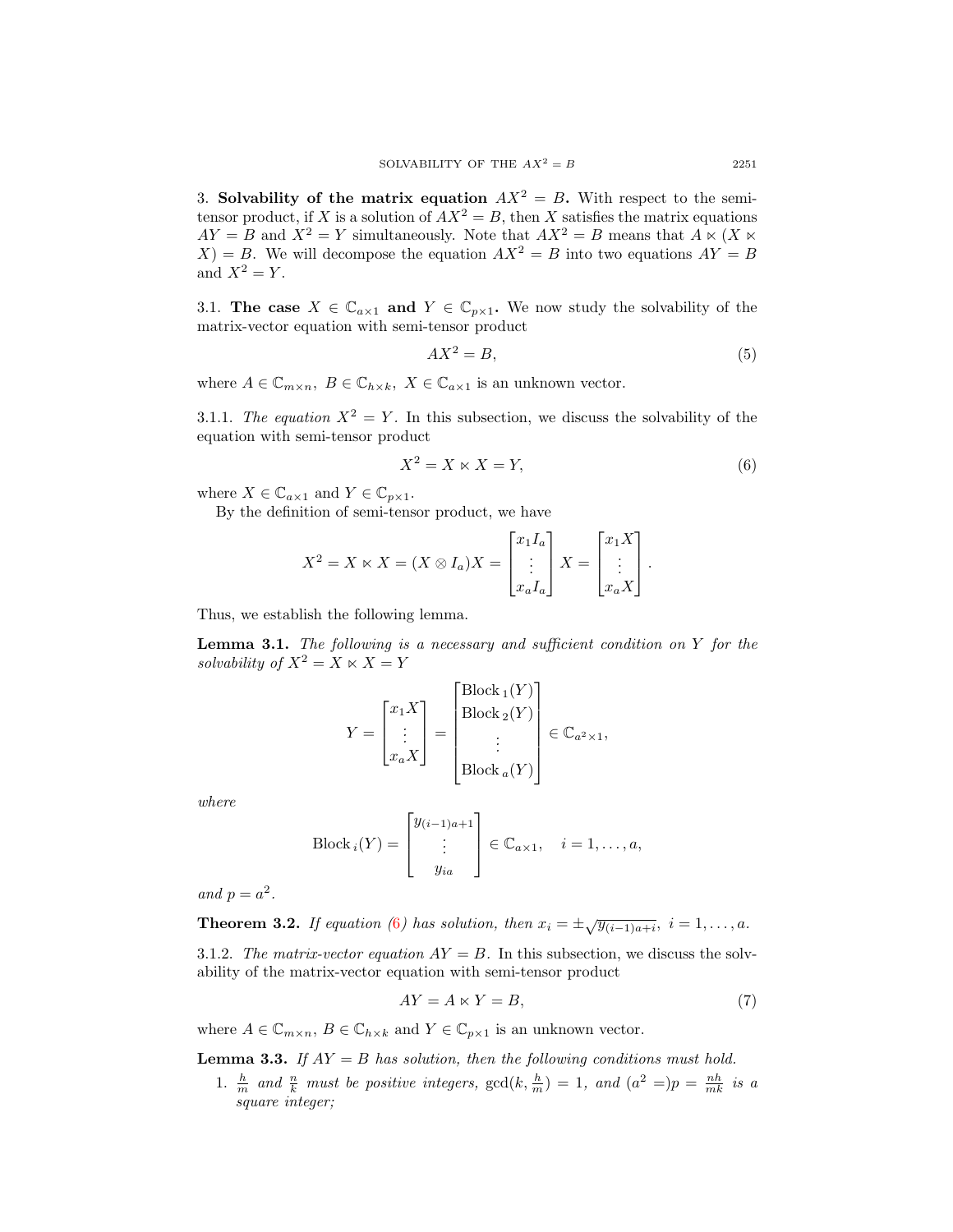2. 
$$
B = \begin{bmatrix} \text{Block}_1(B) \\ \vdots \\ \text{Block}_m(B) \end{bmatrix}
$$
, where Block<sub>i</sub>(B)  $\in \mathbb{C}_{\frac{h}{m} \times k}$ ,  $i = 1, ..., m$ , are Toeplitz matrices.

*Proof.* (1) By investigating  $B = A \ltimes Y = (A \otimes I_{t/n})(Y \otimes I_{t/p}) \in \mathbb{C}_{(mt/n)\times (t/p)},$ where  $t = lcm(n, p)$ , we obtain that  $h = \frac{mt}{n}$ ,  $k = \frac{t}{p}$ . Because of  $\frac{h}{m} = \frac{t}{n}$ and  $t = \frac{nh}{m}$ ,  $\frac{h}{m}$  is a positive integer. On the other hand  $p = \frac{t}{k} = \frac{nh}{mk}$  and  $t = \frac{nh}{m} = lcm(n, p) = lcm(n, \frac{nh}{mk})$ , so  $\frac{n}{k}$  must be a positive integer. Furthermore,  $lcm(n, \frac{nh}{mk}) = \frac{n}{k} \cdot lcm(k, \frac{h}{m});$  hence we have  $lcm(k, \frac{h}{m}) = k \cdot \frac{h}{m}$  and  $gcd(k, \frac{h}{m}) = 1$ . (2) As  $p = \frac{nh}{mk}$ , let  $k = l_1 \cdot \frac{h}{m} + l_2$ , where  $l_1, l_2$  are integers. For  $s = 1, \ldots, m$ , we have

$$
\mathrm{Row}_s(A)\ltimes Y
$$

$$
= (\mathrm{Row}_s(A) \otimes I_{\frac{h}{m}}) \ltimes Y
$$

$$
= \begin{bmatrix} a_{s,1} & a_{s,2} & \cdots & a_{s,n} \\ a_{s,1} & a_{s,2} & \cdots & a_{s,n} \\ \vdots & \vdots & \vdots & \ddots & \vdots \\ a_{s,1} & a_{s,2} & \cdots & a_{s,n} \end{bmatrix} Y
$$





 $a_{s,k}$ 

 $a_{s,k-l_1}$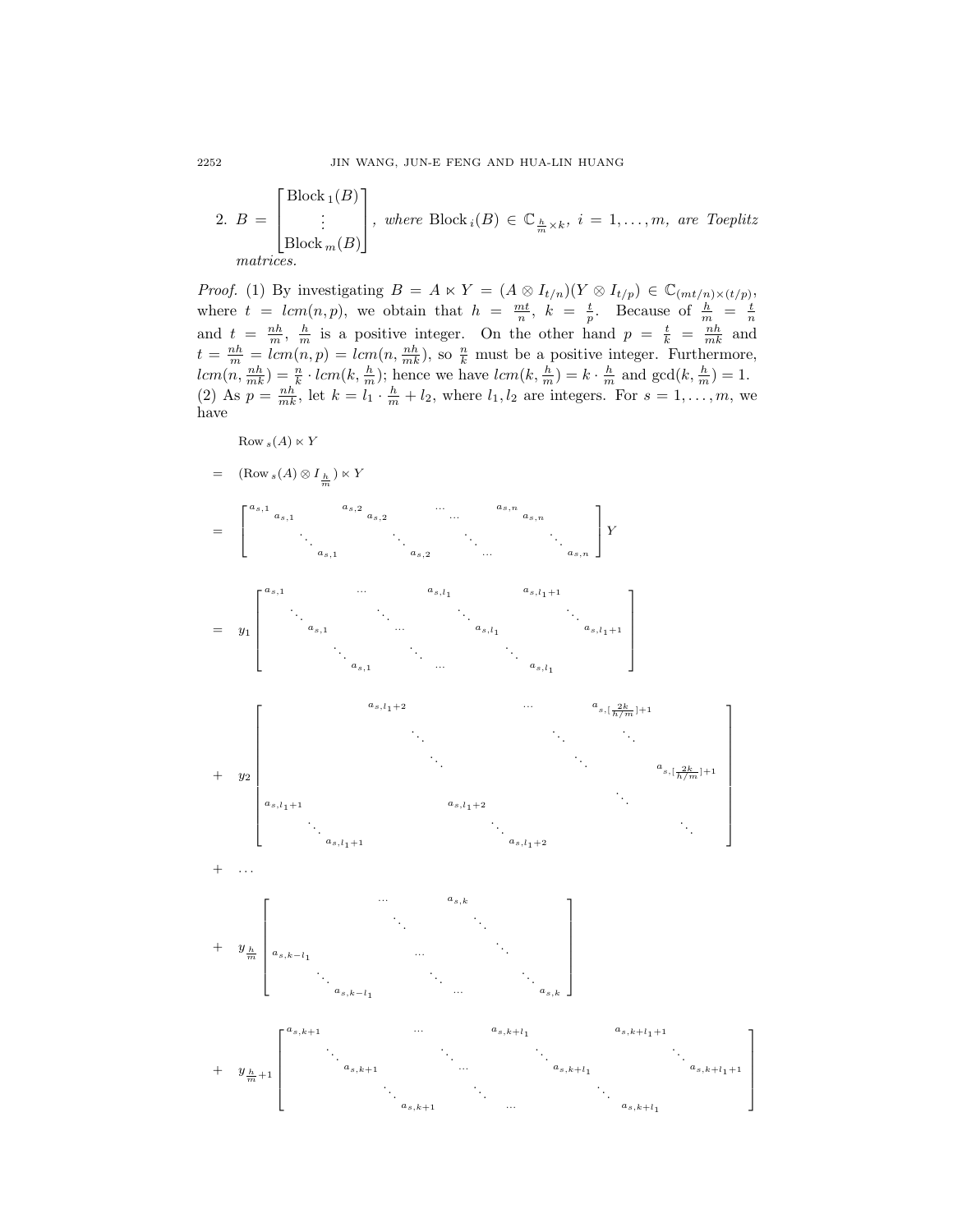



Thus Block  $_s(B)$  is a Toeplitz matrix.

 $\Box$ 

For  $s = 1, \ldots, \frac{h}{m}$ , using the technique in the proof of Lemma 3.[3\(](#page-2-1)2), we obtain the following  $\frac{h}{m}$  equations:

ys a 1,[ (s−1)k h/m ]+1 a 1,[ (s−1)k h/m ]+2 ... a 1,[ sk h/m ] a 1,[ sk h/m ]+1 a 2,[ (s−1)k h/m ]+1 a 2,[ (s−1)k h/m ]+2 ... a 2,[ sk h/m ] a 2,[ sk h/m ]+1 ... ... ... ... ... a m,[ (s−1)k h/m ]+1 a m,[ (s−1)k h/m ]+2 ... am,[ sk h/m ] am,[ sk h/m ]+1 <sup>+</sup><sup>y</sup> hm <sup>+</sup><sup>s</sup> a <sup>1</sup>,k+[ (s−1)<sup>k</sup> h/m ]+1 a <sup>1</sup>,k+[ (s−1)<sup>k</sup> h/m ]+2 ... a 1,k+[ sk h/m ] a 1,k+[ sk h/m ]+1 a <sup>2</sup>,k+[ (s−1)<sup>k</sup> h/m ]+1 a <sup>2</sup>,k+[ (s−1)<sup>k</sup> h/m ]+2 ... a 2,k+[ sk h/m ] a 2,k+[ sk h/m ]+1 ... ... ... ... ... a m,k+[ (s−1)<sup>k</sup> h/m ]+1 a m,k+[ (s−1)<sup>k</sup> h/m ]+2 ... am,k+[ sk h/m ] am,k+[ sk h/m ]+1 + . . . +y ( n <sup>k</sup> <sup>−</sup>1) hm <sup>+</sup><sup>s</sup> a <sup>1</sup>,n−k+[ (s−1)<sup>k</sup> h/m ]+1 a <sup>1</sup>,n−k+[ (s−1)<sup>k</sup> h/m ]+2 ... a 1,n−k+[ sk h/m ] a 1,n−k+[ sk h/m ]+1 a <sup>2</sup>,n−k+[ (s−1)<sup>k</sup> h/m ]+1 a <sup>2</sup>,n−k+[ (s−1)<sup>k</sup> h/m ]+2 ... a 2,n−k+[ sk h/m ] a 2,n−k+[ sk h/m ]+1 ... ... ... ... ... a m,n−k+[ (s−1)<sup>k</sup> h/m ]+1 a m,n−k+[ (s−1)<sup>k</sup> h/m ]+2 ... am,n<sup>−</sup>k+[ sk h/m ] am,n<sup>−</sup>k+[ sk h/m ]+1 <sup>b</sup>mod (s−1)<sup>k</sup> b ...

= h/m ,<sup>1</sup> <sup>1</sup>, hm <sup>−</sup>mod (s−1)<sup>k</sup> h/m +1 <sup>b</sup> hm <sup>+</sup>mod (s−1)<sup>k</sup> h/m +1,<sup>1</sup> <sup>b</sup> hm +1, hm <sup>−</sup>mod (s−1)<sup>k</sup> h/m +1 ... . . . . . . b <sup>h</sup><sup>−</sup> hm <sup>+</sup>mod (s−1)<sup>k</sup> h/m +1,<sup>1</sup> b <sup>h</sup><sup>−</sup> hm +1, hm <sup>−</sup>mod (s−1)<sup>k</sup> h/m +1 ... ... b <sup>1</sup>,(l1−1) hm <sup>−</sup>mod (s−1)<sup>k</sup> h/m +1 b 1,l1 hm <sup>−</sup>mod (s−1)<sup>k</sup> h/m +1 ... b hm +1,(l1−1) hm <sup>−</sup>mod (s−1)<sup>k</sup> h/m +1 <sup>b</sup> hm +1,l<sup>1</sup> hm <sup>−</sup>mod (s−1)<sup>k</sup> h/m +1 . . . . . . ... b <sup>h</sup><sup>−</sup> hm +1,(l1−1) hm <sup>−</sup>mod (s−1)<sup>k</sup> h/m +1 b <sup>h</sup><sup>−</sup> hm +1,l<sup>1</sup> hm <sup>−</sup>mod (s−1)<sup>k</sup> h/m +1 .

Let  $i \cdot k = l_1^i \cdot \frac{h}{m} + l_2^i$ ,  $i = 1, \ldots, \frac{h}{m}$ , and  $\widetilde{B}_j$  be the *j*-th column of  $\widetilde{B}$  with

$$
\widetilde{B} = \begin{bmatrix}\nb_{11} & b_{12} & \dots & b_{1k} & b_{21} & \dots & b_{\frac{h}{m},1} & \dots & b_{\frac{h}{m},k} \\
b_{\frac{h}{m}+1,1} & b_{\frac{h}{m}+1,2} & \dots & b_{\frac{h}{m}+1,k} & b_{\frac{h}{m}+2,1} & \dots & b_{2\frac{h}{m},1} & \dots \\
\vdots & \vdots & \vdots & \vdots & \vdots & \vdots \\
b_{h-\frac{h}{m}+1,1} & b_{h-\frac{h}{m}+1,2} & \dots & b_{h-\frac{h}{m}+1,k} & b_{h-\frac{h}{m}+2,1} & \dots & b_{h,1} & \dots & b_{h\frac{h}{m},k}\n\end{bmatrix}.
$$

Remark 2. The Lemma [3](#page-2-1).3 gives a necessary condition for matrix-vector equation [\(5\)](#page-2-2) and we call them compatible conditions for matrix-vector equation [\(5\)](#page-2-2). At this time, matrices  $A$  and  $B$  are said to be compatible.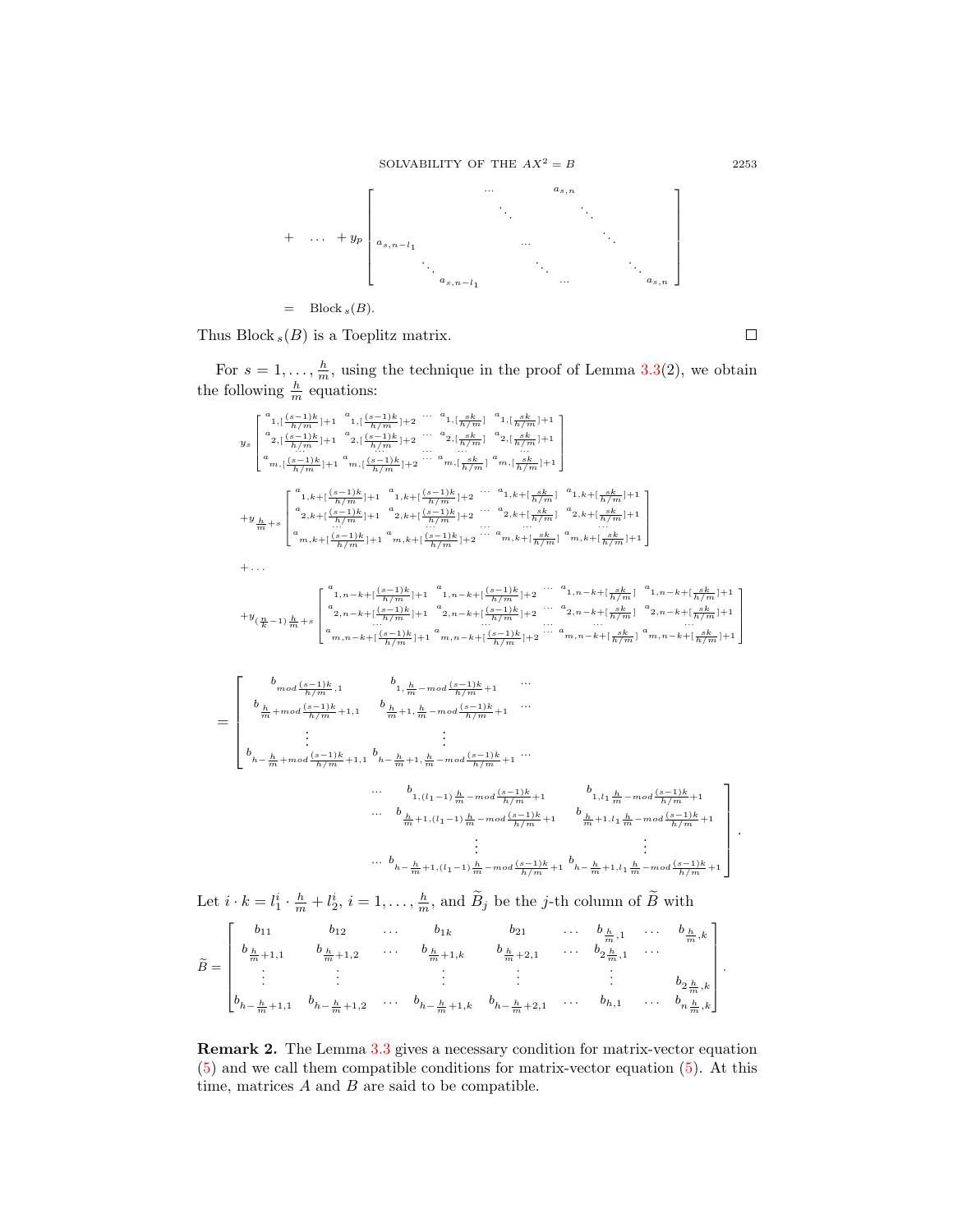<span id="page-5-0"></span>Theorem 3.4. The solvability of matrix-vector equation [\(7\)](#page-2-3) is equivalent to the solvability of the following matrix-vector equations:

1) 
$$
y_1(A_1, A_2, ..., A_{l_1^1}, A_{l_1^1+1}) + y_{\frac{h}{m}+1}(A_{k+1}, A_{k+2}, ..., A_{k+l_1^1}, A_{k+l_1^1+1})
$$
  

$$
+ \cdots + y_{(\frac{n}{k}-1)\frac{h}{m}+1}(A_{n-k+1}, A_{n-k+2}, ..., A_{n-k+l_1^1}, A_{n-k+l_1^1+1})
$$

$$
= (\widetilde{B}_1, \widetilde{B}_{\frac{h}{m}+1}, ..., \widetilde{B}_{(l_1^1-1)\frac{h}{m}+1}, \widetilde{B}_{l_1^1\frac{h}{m}+1})
$$

2) 
$$
y_2(A_{l_1+1}, A_{l_1+2}, \ldots, A_{l_1^2}, A_{l_1^2+1}) + y_{\frac{h}{m}+2}(A_{k+l_1+1}, A_{k+l_1^2+2}, \ldots, A_{k+l_1^2}, A_{k+l_1^2+1})
$$
  
\n $+ \cdots + y_{(\frac{n}{k}-1)\frac{h}{m}+2}(A_{n-k+l_1^1+1}, A_{n-k+l_1^1+2}, \ldots, A_{n-k+l_1^2}, A_{n-k+l_1^2+1})$   
\n $= (\widetilde{B}_{1+l_2^1}, \widetilde{B}_{\frac{h}{m}-l_2^1+1}, \ldots, \widetilde{B}_{(l_1^2-l_1^1-1)\frac{h}{m}-l_2^1+1}, \widetilde{B}_{(l_1^2-l_1^1)\frac{h}{m}+1})$   
\n $\vdots$ 

$$
\frac{h}{m}
$$
\n
$$
y_{\frac{h}{m}}(A_{k-l_1^1}, A_{k-l_1^1+1}, \dots, A_{k-1}, A_k) + y_{2\frac{h}{m}}(A_{2k-l_1^1}, A_{2k-l_1^1+1}, \dots, A_{2k-1}, A_{2k})
$$
\n
$$
+\dots + y_p(A_{n-l_1^1}, A_{n-l_1^1+1}, \dots, A_{n-1}, A_n)
$$
\n
$$
= (\widetilde{B}_{k+\frac{h}{m}-l_2^1}, \widetilde{B}_{l_2^1+1}, \dots, \widetilde{B}_{(l_1^1-2)\frac{h}{m}+l_2^1+1}, \widetilde{B}_{k-\frac{h}{m}+1}).
$$

Let

$$
A = (\overbrace{A_1, \ldots, A_{l_1}^1, \underbrace{A_{l_1+1}^1, \ldots, A_{l_1}^2}_{A_2}, A_{l_1+1}^2, \ldots, \overbrace{A_{n-l_1}^1, \ldots, A_n}^{\breve{A}_p}),
$$

and

$$
\begin{cases}\n\breve{B}_1 = (\tilde{B}_1, \ \tilde{B}_{\frac{h}{m}+1}, \ \ldots, \ \tilde{B}_{(l_1^1-1)\frac{h}{m}+1}, \ \tilde{B}_{l_1^1\frac{h}{m}+1}) \\
\breve{B}_2 = (\tilde{B}_{1+l_2^1}, \ \tilde{B}_{\frac{h}{m}-l_2^1+1}, \ \ldots, \tilde{B}_{(l_1^2-l_1^1-1)\frac{h}{m}-l_2^1+1}, \ \tilde{B}_{(l_1^2-l_1^1)\frac{h}{m}+1}) \\
\vdots \\
\breve{B}_{\frac{h}{m}} = (\tilde{B}_{k+\frac{h}{m}-l_2^1}, \ \tilde{B}_{l_2^1+1}, \ \ldots, \ \tilde{B}_{(l_1^1-2)\frac{h}{m}+l_2^1+1}, \ \tilde{B}_{k-\frac{h}{m}+1}).\n\end{cases}
$$

If the matrix-vector equations

$$
\begin{cases}\n\breve{B}_1 = (\breve{A}_1, \ \breve{A}_{\frac{h}{m}+1}, \ \ldots, \ \breve{A}_{(n/k-1)\frac{h}{m}+1})Z_1 \\
\breve{B}_2 = (\breve{A}_2, \ \breve{A}_{\frac{h}{m}+2}, \ \ldots, \ \breve{A}_{(n/k-1)\frac{h}{m}+2})Z_2 \\
\vdots \\
\breve{B}_{\frac{h}{m}} = (\breve{A}_{\frac{h}{m}}, \ \breve{A}_{2\frac{h}{m}}, \ \ldots, \ \breve{A}_{(n/k)\frac{h}{m}})Z_{\frac{h}{m}}\n\end{cases}
$$

have solutions  $Z_s = (z_{s1}, z_{s1}, \ldots, z_{s\frac{n}{k}})^T$ ,  $s = 1, \ldots, \frac{h}{m}$ , accordingly, then

$$
Y = (z_{11}, z_{21}, \ldots, z_{\frac{n}{k}1}, z_{12}, z_{22}, \ldots, z_{\frac{n}{k}2}, \ldots, z_{1\frac{n}{k}}, z_{2\frac{n}{k}}, \ldots, z_{\frac{n}{m}\frac{n}{k}})^T
$$

is the solution of matrix-vector equation [\(7\)](#page-2-3).

Hence, we obtain a necessary and sufficient condition for the solvability of matrixvector equation [\(7\)](#page-2-3).

**Theorem 3.5.** Matrix-vector equation [\(7\)](#page-2-3) has solution if and only if  $\check{A}_j$ ,  $\check{A}_{\frac{h}{m}+j}$ ,...,  $\check{A}_{(\frac{n}{k}-1)\frac{h}{m}+j}$  and  $\check{B}_j$  are linearly dependent,  $j=1,\ldots,\frac{h}{m}$ . Moreover, if  $\check{A}_j$ ,  $\check{A}_{\frac{h}{m}+j}$ ,  $\ldots, \check{A}_{(\frac{n}{k}-1)\frac{h}{m}+j}, j=1,\ldots,\frac{h}{m}$  are linearly independent, then the solution of  $AY$  = B is unique.

In conclusion, the solvability of the matrix-vector equation with semi-tensor product  $AX^2 = B$  has been studied in this subsection. And we give an algorithm to solve the matrix-vector equation  $AX^2 = B$  as follow: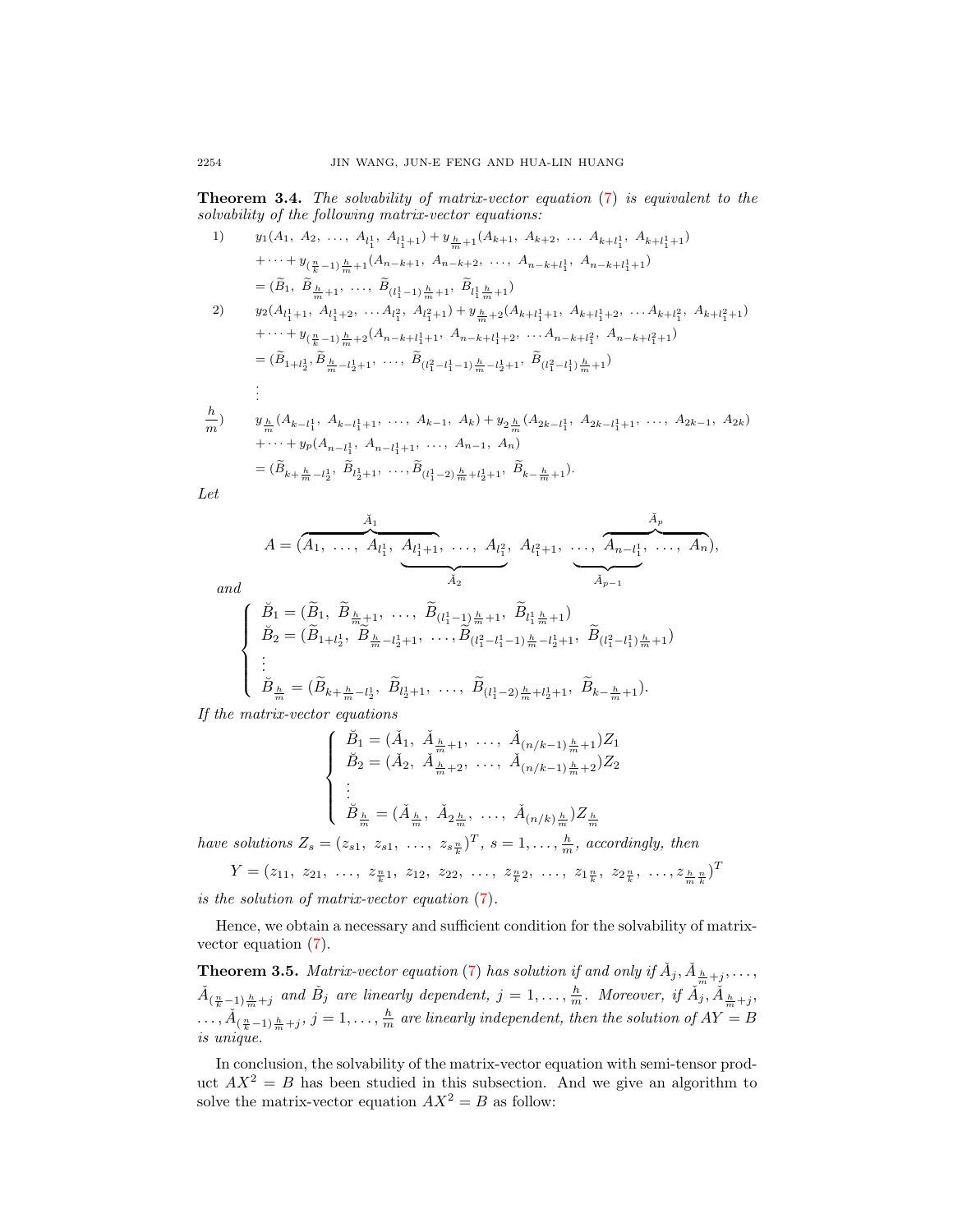• Step 1: Check whether  $AX^2 = B$  satisfies the compatible conditions or not, that is, inspect that if  $\frac{nh}{km}$  is a square integer,  $m|h, k|n$ ,  $gcd(k, \frac{h}{m}) = 1$ , and if B has the form:

$$
B = \begin{bmatrix} \text{Block}_1(B) \\ \vdots \\ \text{Block}_a(B) \end{bmatrix},
$$

where Block  $_i(B) \in \mathbb{C}_{\frac{h}{m}\times k}$   $(i = 1, ..., a)$  are Toeplitz matrices. If the compatible conditions hold, then let's go to the next step; otherwise the equation has no solution.

- Step 2: Let  $Y = X^2$ , and solve the matrix-vector equation  $AY = B$  by theorem 3.[4.](#page-5-0)
- Step 3: Derived from the solution to matrix-vector equation  $X^2 = Y$  by theorem 3.[2,](#page-2-4) we can get the solution X to the matrix-vector equation  $AX^2 =$ B.

3.2. The case  $X \in \mathbb{C}_{a \times b}$  and  $Y \in \mathbb{C}_{p \times q}$ . We now study the solvability of the matrix equation with semi-tensor product

<span id="page-6-1"></span>
$$
AX^2 = B,\tag{8}
$$

where  $A \in \mathbb{C}_{m \times n}$ ,  $B \in \mathbb{C}_{h \times k}$  and  $X \in \mathbb{C}_{a \times b}$  is an unknown matrix.

3.2.1. The matrix equation  $X^2 = Y$ . In this subsection, we discuss the solvability of the matrix equation with semi-tensor product

<span id="page-6-0"></span>
$$
X^2 = X \ltimes X = Y,\tag{9}
$$

where  $X \in \mathbb{C}_{a \times b}$  and  $Y \in \mathbb{C}_{p \times a}$ .

**Lemma 3.6.**  $X^2 = Y$  has solution under the condition that pq is a square integer and  $\frac{p}{q}$  is a square rational number. Furthermore,

$$
p = \frac{at}{b} = \frac{a^2}{\gamma}
$$
,  $q = \frac{bt}{a} = \frac{b^2}{\gamma}$ ,  $\gamma = \gcd(a, b)$ ,  $t = lcm(a, b)$ .

*Proof.* The conclusions can be obtained similar to the proof of Lemma 3.[3\(](#page-2-1)1).  $\Box$ 

Let 
$$
X = (X_1 \ X_2 \ \dots \ X_b) = \begin{bmatrix} \alpha_1 \\ \alpha_2 \\ \vdots \\ \alpha_a \end{bmatrix}
$$
, where  $X_i \in \mathbb{C}_{a \times 1}, \alpha_j \in \mathbb{C}_{1 \times b}$ .

**Lemma 3.7.** If  $X^2 = Y$  has solution, then

$$
Y = \begin{bmatrix} \text{Block}_{11}(Y) & \dots & \text{Block}_{1b}(Y) \\ \vdots & & \vdots \\ \text{Block}_{a1}(Y) & \dots & \text{Block}_{ab}(Y) \end{bmatrix},
$$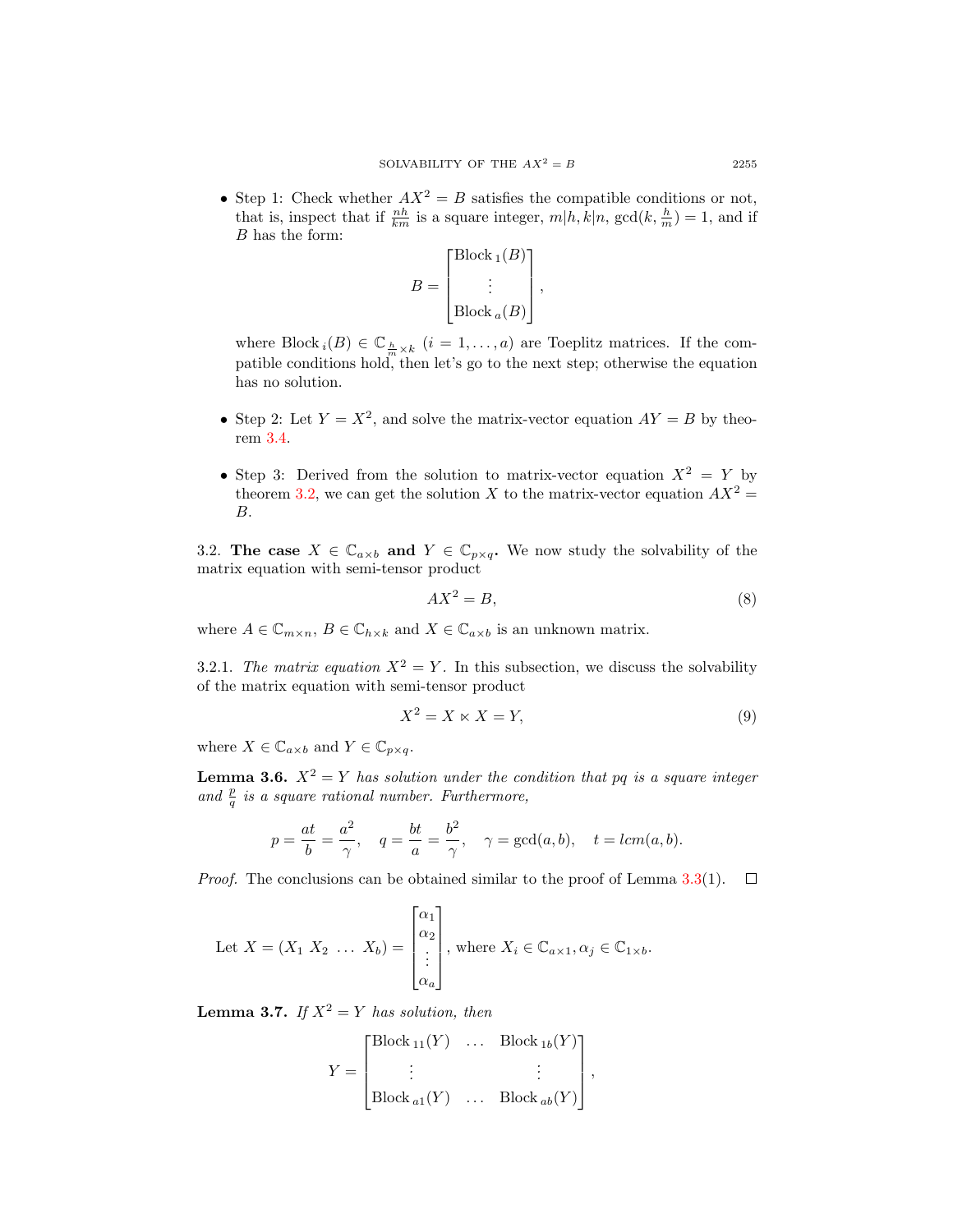where

Block 
$$
_{ij}(Y) = \begin{bmatrix} y_{(i-1)t/b+1,(j-1)t/a+1} & \cdots & y_{(i-1)t/b+1,jt/a} \\ \vdots & \vdots & \vdots \\ y_{it/b+1,(j-1)t/a+1} & \cdots & y_{it/a,jt/a} \end{bmatrix}
$$

is a Toeplitz matrix,  $i = 1, \ldots, a, j = 1, \ldots, b$ .

*Proof.* Let  $t = lcm(a, b)$ ,  $t/a = l_1(t/b) + l_2$ . For  $i = 1, 2, ..., a$ , we have



٦  $\mathbf{I}$  $\mathbf{1}$  $\mathbf{I}$  $\mathbf{I}$  $\mathbf{I}$  $\mathbf{I}$  $\mathbf{I}$  $\mathbf{I}$  $\mathbf{I}$ 

 $\cdot$  ( $\alpha_{t/b+1} \otimes I_{t/a}$ )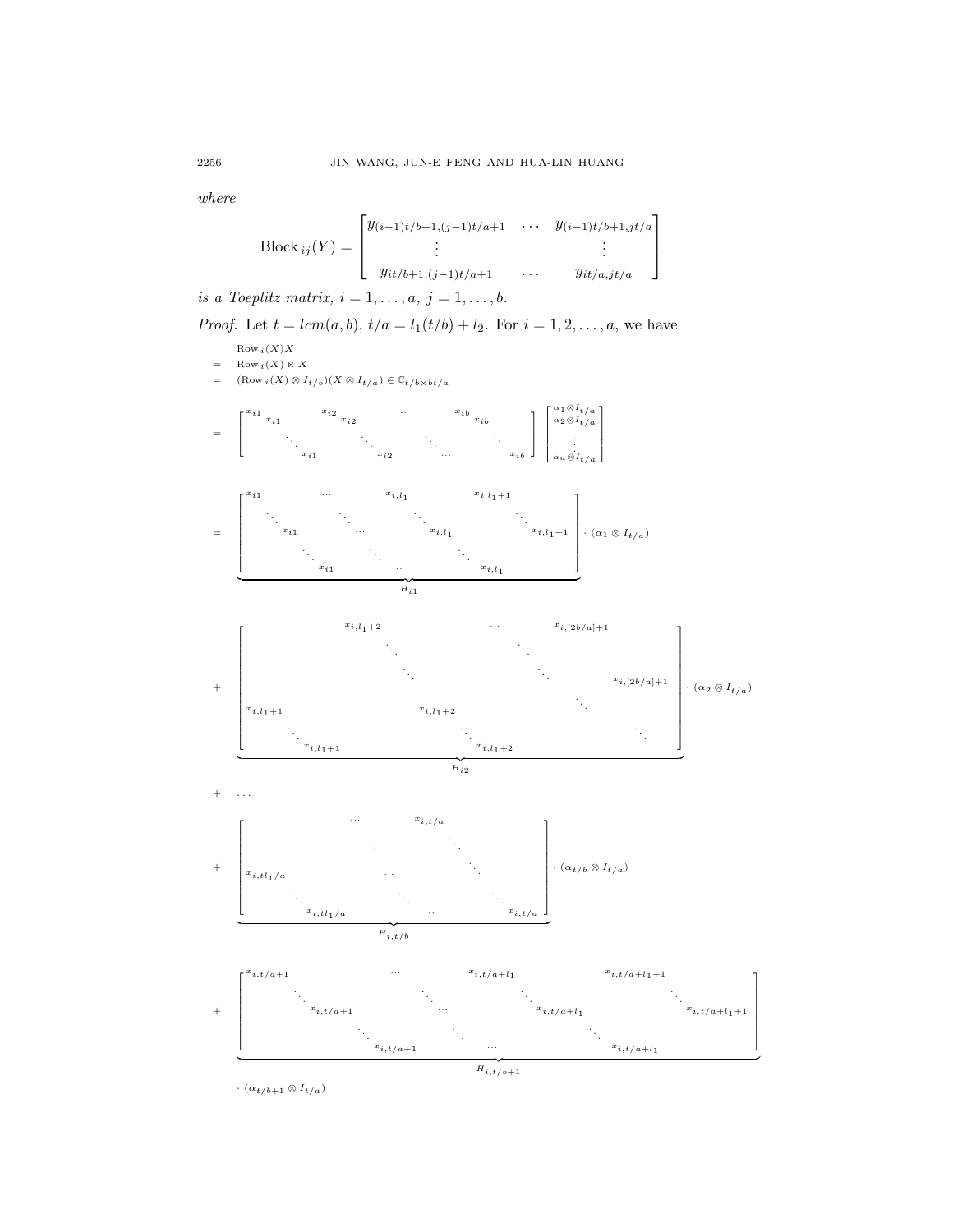

Let

\n
$$
\text{Block}_i(Y) =\n \begin{bmatrix}\n y_{(i-1)t/b+1,1} & \cdots & y_{(i-1)t/b+1, bt/a} \\
 \vdots & & \vdots \\
 y_{it/b+1,1} & \cdots & y_{it/a, bt/a}\n \end{bmatrix},
$$
\n

\n\n $\text{Block}_{ij}(Y) =\n \begin{bmatrix}\n y_{(i-1)t/b+1, (j-1)t/a+1} & \cdots & y_{(i-1)t/b+1, jt/a} \\
 \vdots & & \vdots \\
 y_{it/b+1, (j-1)t/a+1} & \cdots & y_{it/a, jt/a}\n \end{bmatrix}$ \n

We have

$$
(x_{11}H_{i1}, x_{12}H_{i1}, ..., x_{1b}H_{i1}) + (x_{21}H_{i2}, x_{22}H_{i2}, ..., x_{2b}H_{i2})
$$
  

$$
+ \cdots + (x_{a1}H_{ia}, x_{a2}H_{ia}, ..., x_{ab}H_{ia})
$$
  

$$
= (x_{11}H_{i1} + x_{21}H_{i2} + \cdots + x_{a1}H_{ia}, x_{12}H_{i1} + x_{22}H_{i2} + \cdots + x_{a2}H_{ia},
$$
  

$$
..., x_{1b}H_{i1} + x_{2b}H_{i2} + \cdots + x_{ab}H_{ia})
$$
  

$$
= (Block_{i1}(Y), ..., Block_{ib}(Y))
$$
  

$$
= Block_{i}(Y),
$$

where  $H_{ij}$ ,  $j = 1, 2, a$ , has been defined in the equation above.<br>Hence, Block  $_{ij}(Y) = x_{1j}H_{i1} + x_{2j}H_{i2} + \cdots + x_{aj}H_{ia}$ ,  $i = 1, \ldots, a, j = 1, \ldots, b$ , are Toeplitz matrices and

$$
Y = \begin{bmatrix} \text{Block}_{11}(Y) & \dots & \text{Block}_{1b}(Y) \\ \vdots & & \vdots \\ \text{Block}_{a1}(Y) & \dots & \text{Block}_{ab}(Y) \end{bmatrix}.
$$

 $2257\,$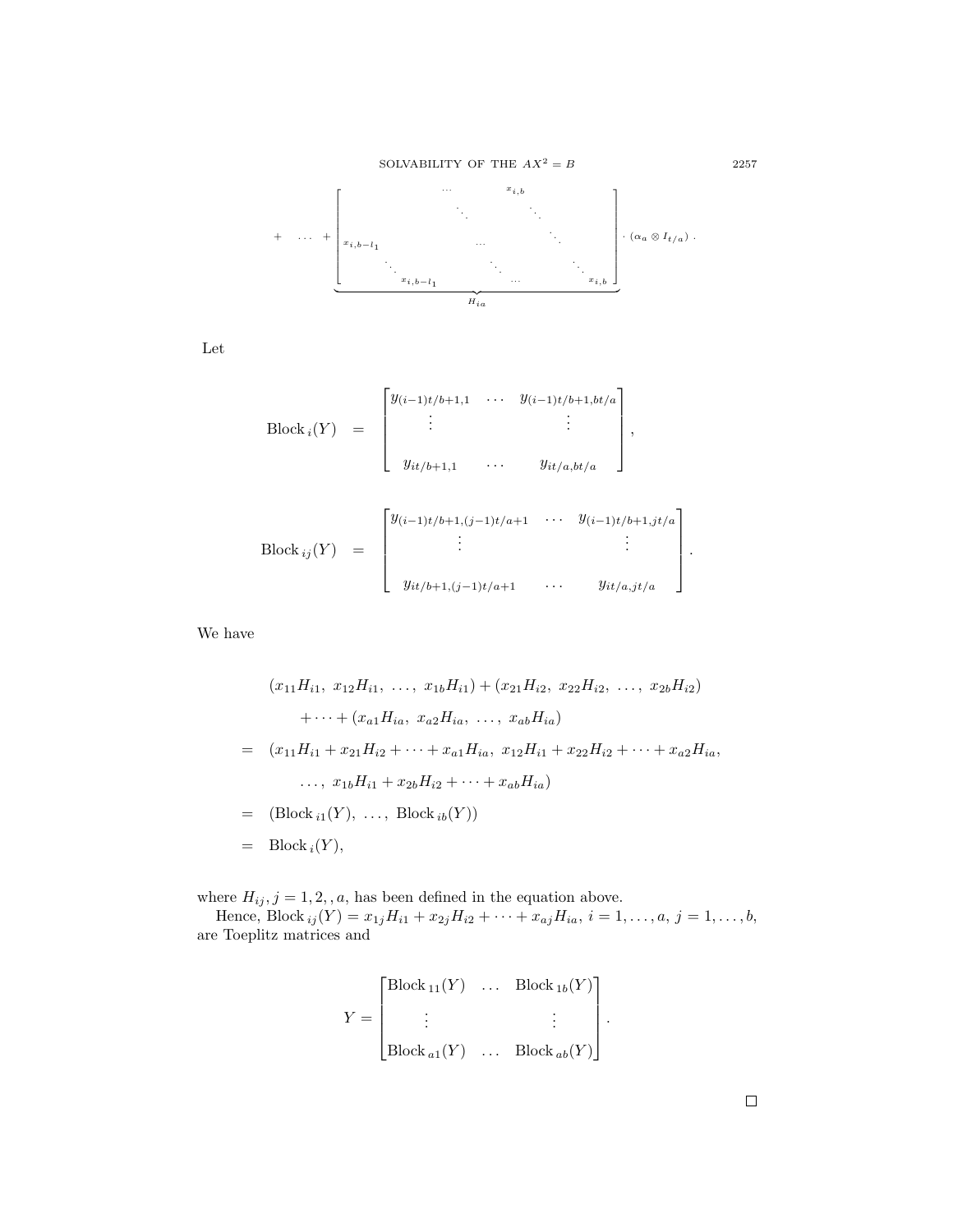On the other hand, for  $t = lcm(a, b)$ , we have

$$
X \ltimes X = (X \otimes I_{t/b})(X \otimes I_{t/a})
$$
  
= 
$$
\begin{bmatrix} \alpha_1 \otimes I_{t/b} \\ \alpha_2 \otimes I_{t/b} \\ \vdots \\ \alpha_a \otimes I_{t/b} \end{bmatrix} (X_1 \otimes I_{t/a} X_2 \otimes I_{t/a} \dots X_b \otimes I_{t/a})
$$

$$
= \begin{bmatrix} (\alpha_1 \otimes I_{t/b})(X_1 \otimes I_{t/a}) & \dots & (\alpha_1 \otimes I_{t/b})(X_b \otimes I_{t/a}) \\ \vdots & & \vdots \\ (\alpha_a \otimes I_{t/b})(X_1 \otimes I_{t/a}) & \dots & (\alpha_a \otimes I_{t/b})(X_b \otimes I_{t/a}) \end{bmatrix}
$$

$$
= \begin{bmatrix} \alpha_1 \ltimes X_1 & \dots & \alpha_1 \ltimes X_b \\ \vdots & & \vdots \\ \alpha_a \ltimes X_1 & \dots & \alpha_a \ltimes X_b \end{bmatrix} \in \mathbb{C}_{at/b \times bt/a} = \mathbb{C}_{p \times q}.
$$

Denoting  $\alpha_i \ltimes X_j = (\alpha_i \otimes I_{t/b})(X_j \otimes I_{t/a}) = X_{ij}^* \in \mathbb{C}_{t/b \times t/a}$ , we have  $X_{ij}^* =$ Block  $_{ij}(Y)$ ,  $i = 1, ..., a$ ,  $j = 1, ..., b$ . We can see that Block  $_s(Y) = (X_{i1}^* X_{i2}^* ...$  $X_{ib}^*$ ), and  $X_{ij}^*$  are Toeplitz matrices.

Let  $t = lcm(a, b)$ , for  $s = 1, \ldots, \frac{t}{b}$ . Similar to the proof of Lemma 3.[3\(](#page-2-1)2), we obtain the following  $\frac{t}{b}$  equations:

$$
\begin{pmatrix} x_{1,1} \frac{(s-1)b}{a} + x_{1,1} \frac{(s-1)b}{a} + 2 \cdots x_{1, \lfloor \frac{kb}{a} \rfloor} x_{1, \lfloor \frac{kb}{a} \rfloor + 1} \\ x_{2,1} \frac{(s-1)b}{a} + x_{2,1} \frac{(s-1)b}{a} + 2 \cdots x_{2, \lfloor \frac{kb}{a} \rfloor} x_{2, \lfloor \frac{kb}{a} \rfloor + 1} \\ x_{a,1} \frac{(s-1)b}{a} + x_{a,1} \frac{(s-1)b}{a} + 2 \cdots x_{a, \lfloor \frac{kb}{a} \rfloor} x_{a, \lfloor \frac{kb}{a} \rfloor + 1} \end{pmatrix},
$$
  
\n
$$
x_{S2} \begin{bmatrix} x_{1,1} \frac{(s-1)b}{a} + x_{1,1} \frac{(s-1)b}{a} + 2 \cdots x_{1, \lfloor \frac{kb}{a} \rfloor} x_{1, \lfloor \frac{kb}{a} \rfloor + 1} \\ x_{2,1} \frac{(s-1)b}{a} + x_{2,1} \frac{(s-1)b}{a} + 2 \cdots x_{2, \lfloor \frac{kb}{a} \rfloor} x_{2,1} \frac{sb}{a} + 1 \\ x_{a,1} \frac{(s-1)b}{a} + x_{a,1} \frac{(s-1)b}{a} + 2 \cdots x_{a, \lfloor \frac{kb}{a} \rfloor} x_{a,1} \frac{sb}{a} + 1 \\ x_{a,1} \frac{(s-1)b}{a} + x_{a,1} \frac{(s-1)b}{a} + 2 \cdots x_{a, \lfloor \frac{kb}{a} \rfloor} x_{a,1} \frac{sb}{a} + 1 \\ x_{s,b} \begin{bmatrix} x_{1,1} \frac{(s-1)b}{a} + x_{1,1} \frac{(s-1)b}{a} + 2 \cdots x_{1, \lfloor \frac{kb}{a} \rfloor} x_{1,1} \frac{sb}{a} + 1 \\ x_{a,1} \frac{(s-1)b}{a} + x_{a,1} \frac{(s-1)b}{a} + 2 \cdots x_{a, \lfloor \frac{kb}{a} \rfloor} x_{1,1} \frac{sb}{a} + 1 \\ x_{a,1} \frac{(s-1)b}{a} + x_{a,1} \frac{(s-1
$$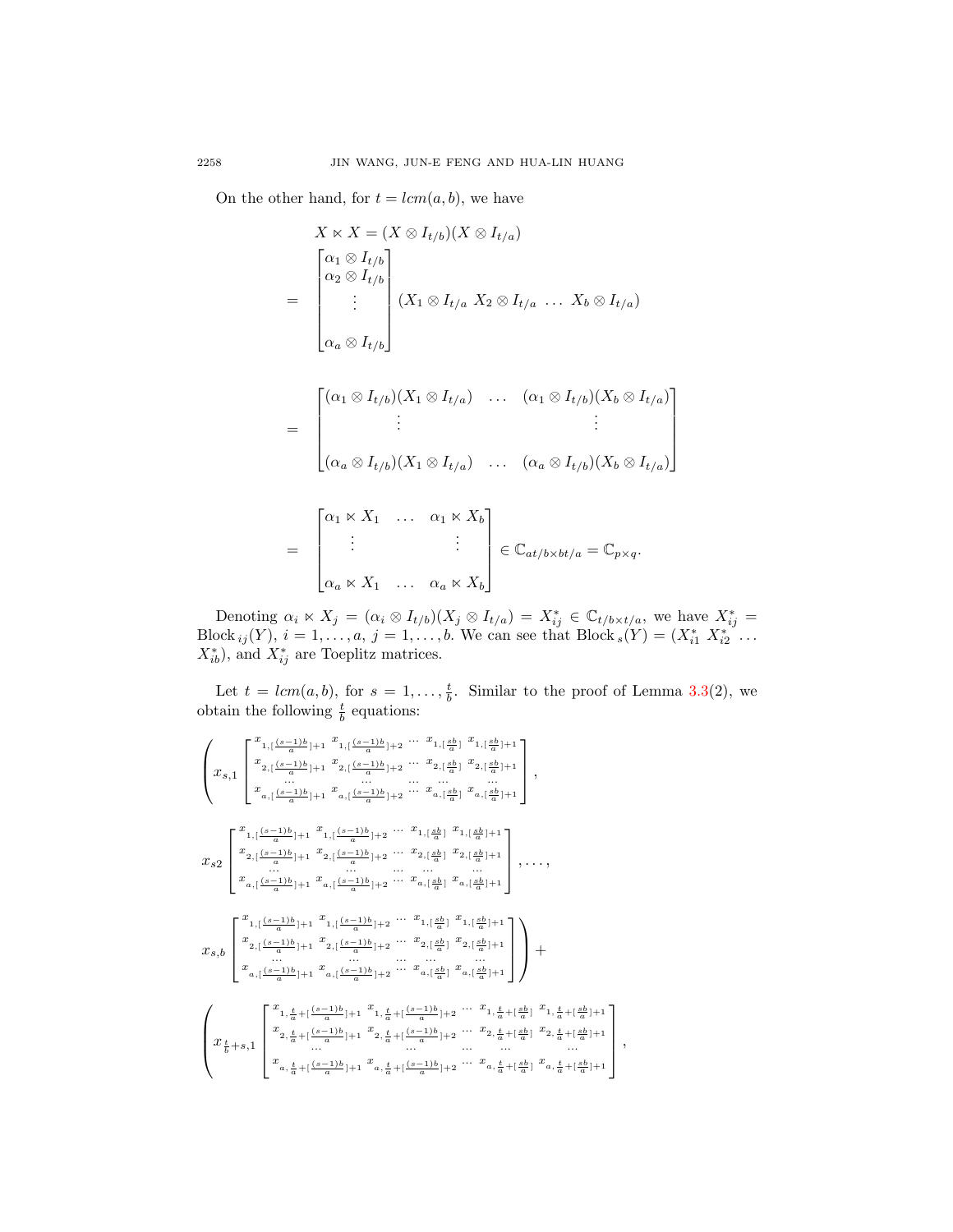$$
x_{\frac{t}{b}+s,2} \begin{bmatrix} \frac{x_{1,\frac{t}{a}+(i\frac{t-1}{a})b+1}{x_{1,\frac{t}{a}+i\frac{a-1b}{b}+1}} + \frac{x_{1,\frac{t}{a}+i\frac{a-1b}{b}+2}{x_{1,\frac{t}{a}+i\frac{a-1b}{b}+1}} + \frac{x_{1,\frac{t}{a}+i\frac{a-1b}{b}+2}{x_{1,\frac{t}{a}+i\frac{a-1b}{b}+1}} + \frac{x_{2,\frac{t}{a}+i\frac{a-1b}{b}+1}{x_{2,\frac{t}{a}+i\frac{a-1b}{b}+1}} + \frac{x_{2,\frac{t}{a}+i\frac{a-1b}{b}+1}{x_{2,\frac{t}{a}+i\frac{a-1b}{b}+1}} + \cdots - x_{2,\frac{t}{a}+i\frac{a-1b}{b}+1} \\ x_{\frac{t}{a}+s,1} \begin{bmatrix} \frac{x_{1,\frac{t}{a}+i\frac{c-1b}{a}+1}{x_{1,\frac{t}{a}+i\frac{c-1b}{a}+1}} + \frac{x_{1,\frac{t}{a}+i\frac{c-1b}{a}+1}{x_{1,\frac{t}{a}+i\frac{c-1b}{a}+1}} + \cdots - x_{1,\frac{t}{a}+i\frac{a-1b}{b}+1} \\ x_{1,\frac{t}{a}+i\frac{c-1b}{a}+1} + \frac{x_{1,\frac{t}{a}+i\frac{c-1b}{a}+1}{x_{2,\frac{t}{a}+i\frac{c-1b}{a}+1}} + \cdots - x_{1,\frac{t}{a}+i\frac{a-1b}{b}+1} \\ x_{2,\frac{t}{a}+i\frac{c-1b}{a}+1} + \frac{x_{2,\frac{t}{a}+i\frac{c-1b}{a}+1}{x_{2,\frac{t}{a}+i\frac{c-1b}{a}+1}} + \cdots - x_{2,\frac{t}{a}+i\frac{a-1b}{b}+1} \\ x_{2,\frac{t}{a}+i\frac{c-1b}{a}+1} + \frac{x_{2,\frac{t}{a}+i\frac{c-1b}{b}+1}{x_{2,\frac{t}{a}+i\frac{c-
$$

. . .

1  $\overline{1}$  $\overline{1}$  $\overline{1}$  $\mathbf{I}$ 

1  $\overline{1}$  $\overline{1}$  $\overline{1}$  $\overline{1}$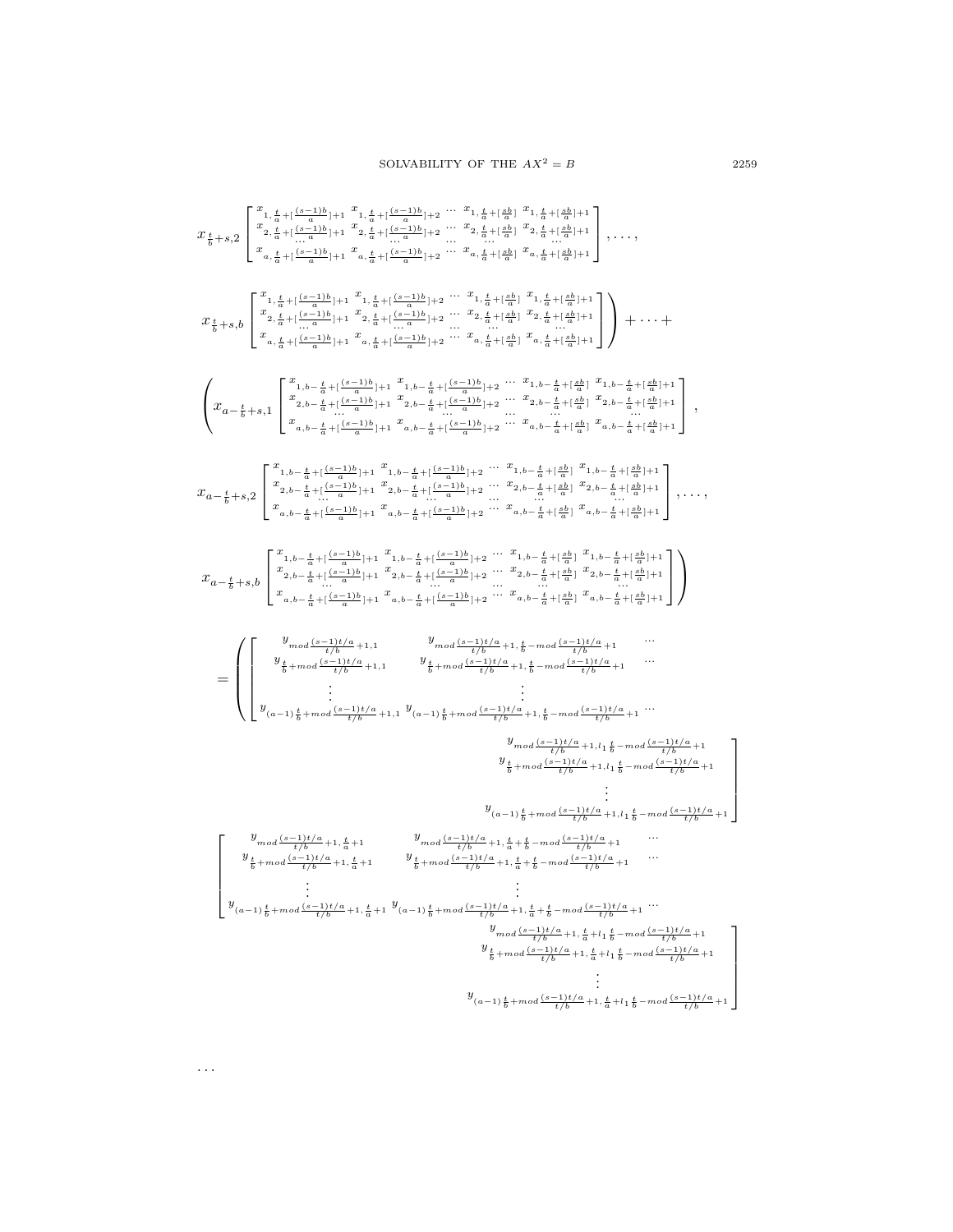$$
\left[ \begin{array}{cccc} y_{mod} \frac{(s-1)t/a}{t/b} + 1, (k-1) \frac{t}{a} + 1 & \cdots & y_{mod} \frac{(s-1)t/a}{t/b} + 1, (k-1) \frac{t}{a} + l_1 \frac{t}{b} - mod \frac{(s-1)t/a}{t/b} + 1 \\ y_{\frac{t}{b}+mod} \frac{(s-1)t/a}{t/b} + 1, (k-1) \frac{t}{a} + 1 & \cdots & y_{\frac{t}{b}+mod} \frac{(s-1)t/a}{t/b} + 1, (k-1) \frac{t}{a} + l_1 \frac{t}{b} - mod \frac{(s-1)t/a}{t/b} + 1 \\ & \vdots & \vdots & \vdots \\ y_{(a-1)\frac{t}{b}+mod} \frac{(s-1)t/a}{t/b} + 1, (k-1) \frac{t}{a} + 1 & \cdots & y_{(a-1)\frac{t}{b}+mod} \frac{(s-1)t/a}{t/b} + 1, (k-1) \frac{t}{a} + l_1 \frac{t}{b} - mod \frac{(s-1)t/a}{t/b} + 1 \end{array} \right]
$$

$$
\left[ \begin{array}{cccc} y_{mod}\frac{(s-1)t/a}{t/b} + 1, (b-1)\frac{t}{a} + 1 & \cdots & y_{mod}\frac{(s-1)t/a}{t/b} + 1, (b-1)\frac{t}{a} + l_1\frac{t}{b} - mod\frac{(s-1)t/a}{t/b} + 1 \\ y_{\frac{t}{b}+mod}\frac{(s-1)t/a}{t/b} + 1, (b-1)\frac{t}{a} + 1 & \cdots & y_{\frac{t}{b}+mod}\frac{(s-1)t/a}{t/b} + 1, (b-1)\frac{t}{a} + l_1\frac{t}{b} - mod\frac{(s-1)t/a}{t/b} + 1 \\ \vdots & \vdots & \vdots \\ y_{(a-1)\frac{t}{b}+mod}\frac{(s-1)t/a}{t/b} + 1, (b-1)\frac{t}{a} + 1 & \cdots & y_{(a-1)\frac{t}{b}+mod}\frac{(s-1)t/a}{t/b} + 1, (b-1)\frac{t}{a} + l_1\frac{t}{b} - mod\frac{(s-1)t/a}{t/b} + 1 \end{array} \right] \ .
$$

Let 
$$
i \cdot k = l_1^i \cdot \frac{t}{b} + l_2^i
$$
,  $i = 1, ..., \frac{t}{b}$  and  $\widetilde{Y}_j$  be the *j*-th column of  $\widetilde{Y}$  with

$$
\widetilde{Y} = \left( \begin{bmatrix} y_{11} & y_{12} & \dots & y_{1,t/a} & y_{1,t/a+1} & \dots & y_{1,2t/a} \\ y_{t/b+1,1} & y_{t/b+1,2} & \dots & y_{t/b+1,t/a} & y_{t/b+1,t/a+1} & \dots & y_{t/b+1,2t/a} \\ \vdots & \vdots & & \vdots & & \vdots \\ y_{(a-1)t/b+1,1} & y_{(a-1)t/b+1,2} & \dots & y_{(a-1)t/b+1,t/a} & y_{(a-1)t/b+1,t/a+1} & \dots & y_{(a-1)t/b+1,2t/a} \end{bmatrix} \right),
$$

. . . ,

$$
\begin{bmatrix}\ny_{1,(b-1)t/a+1} & \cdots & y_{1,bt/a} \\
y_{t/b+1,(b-1)t/a+1} & \cdots & y_{t/b+1,bt/a} \\
\vdots & \vdots & \vdots \\
y_{(a-1)t/b+1,(b-1)t/a+1} & \cdots & y_{(a-1)t/b+1,bt/a}\n\end{bmatrix}, \begin{bmatrix}\ny_{21} & y_{22} & \cdots & y_{2,t/a} \\
y_{t/b+2,1} & y_{t/b+2,2} & \cdots & y_{t/b+2,t/a} \\
\vdots & \vdots & \ddots & \vdots \\
y_{(a-1)t/b+2,t/a+1} & \cdots & y_{a-1t/b+1,bt/a}\n\end{bmatrix},
$$
\n
$$
\begin{bmatrix}\ny_{2,(b-1)t/b+2,1} & y_{2,2t/a} & \cdots & y_{(a-1)t/b+2,2t/a} \\
y_{t/b+2,t/a+1} & \cdots & y_{t/b+2,2t/a} & \cdots & y_{t/b+2,(b-1)t/a+1} & \cdots & y_{t/b+2,bt/a} \\
\vdots & \vdots & \ddots & \vdots \\
y_{(a-1)t/b+2,t/a+1} & \cdots & y_{(a-1)t/b+2,2t/a}\n\end{bmatrix}, \dots, \begin{bmatrix}\ny_{2,(b-1)t/a+1} & \cdots & y_{2,bt/a} & \cdots & y_{t/b+2,bt/a} \\
y_{(a-1)t/b+2,(b-1)t/a+1} & \cdots & y_{(a-1)t/b+2,bt/a} & \cdots & \vdots \\
y_{(a-1)t/b+3,1} & y_{(a-1)t/b+3,2} & \cdots & y_{(a-1)t/b+3,t/a}\n\end{bmatrix}, \begin{bmatrix}\ny_{3,1/a+1} & \cdots & y_{3,2t/a} & \cdots & \vdots \\
y_{(a-1)t/b+3,1/a+1} & \cdots & y_{(a-1)t/b+3,2t/a} & \cdots & \vdots \\
y_{(a-1)t/b+3,1/a+1} & \cdots & y_{(a-1)t/b+3,2t/a}\n\end{bmatrix},
$$

|          | $y_{3,(b-1)t/a+1}$<br>$y_{t/b+3,(b-1)t/a+1}$               | $\cdots$<br>$\cdots$ | $y_{3,bt/a}$<br>$y_{t/b+3, bt/a}$ | $y_{t/b,1}$ | $y_{t/b,2}$ | $y_{t/b, t/a}$<br>$y_{2t/b,1}$ $y_{2t/b,2}$ $\cdots$ $y_{2t/b,t/a}$ |  |
|----------|------------------------------------------------------------|----------------------|-----------------------------------|-------------|-------------|---------------------------------------------------------------------|--|
| $\cdots$ | $y_{(a-1)t/b+3,(b-1)t/a+1}$ $\cdots$ $y_{(a-1)t/b+3,bt/a}$ |                      |                                   |             |             | $\bigcup y_{(at/b,1} y_{at/b,2} \dots y_{at/b,t/a} \big]$           |  |

| $y_{t/b,t/a+1}$ $y_{t/b,2t/a}$<br>$y_{2t/b, t/a+1}$ $y_{2t/b, 2t/a}$ | $\int y_t/b,(b-1)t/a+1$ $y_t/b,bt/a$ ]<br>$y_{2t/b,(b-1)t/a+1}$ $y_{2t/b,bt/a}$ |  |
|----------------------------------------------------------------------|---------------------------------------------------------------------------------|--|
| $y_{at/b,t/a+1} \dots y_{at/b,2t/a}$                                 | $\bigcup y_{at/b,(b-1)t/a+1} \cdots y_{at/b,bt/a} \big]$                        |  |

We have the following equations:

. . .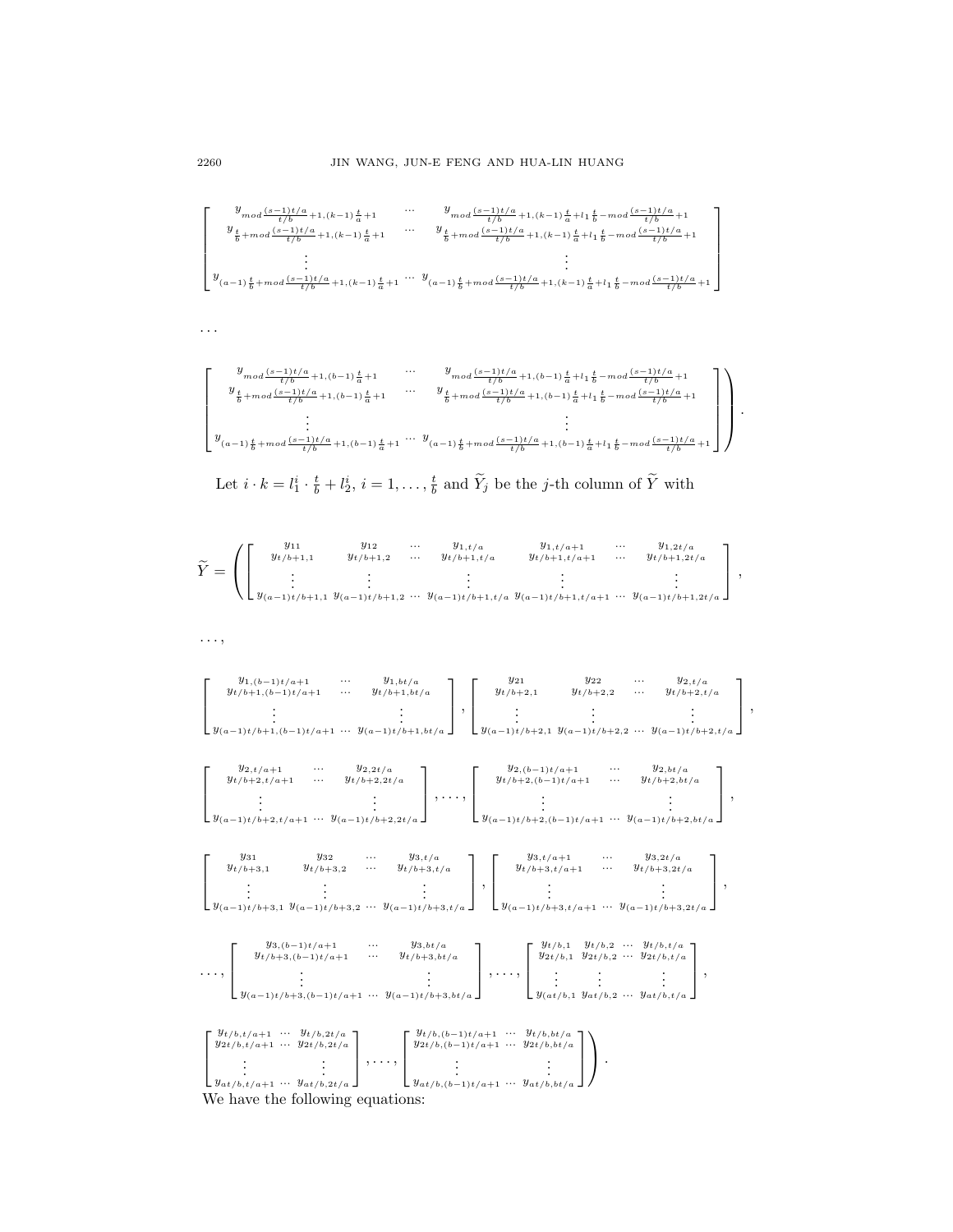$$
1)
$$

$$
(x_{11}[X_1 \ X_2 \dots X_{l_1} \ X_{l_1+1}], x_{12}[X_1 \ X_2 \dots X_{l_1} \ X_{l_1+1}], \dots, x_{1b}[X_1 \ X_2 \dots X_{l_1} \ X_{l_1+1}]) + (x_{\frac{t}{b}+1,1}[X_{\frac{t}{a}+1} \ X_{\frac{t}{a}+2} \dots \ X_{\frac{t}{a}+l_1} \ X_{\frac{t}{a}+l_1+1}], x_{\frac{t}{b}+1,2}[X_{\frac{t}{a}+1} \ X_{\frac{t}{a}+2} \dots \ X_{\frac{t}{a}+l_1+1}], \dots, x_{\frac{t}{b}+1,b}[X_{\frac{t}{a}+1} \ X_{\frac{t}{a}+1} \ X_{\frac{t}{a}+l_1+1}]] + \dots + (x_{a-\frac{t}{b}+1,1}[X_{b-\frac{t}{a}+1} \ X_{b-\frac{t}{a}+2} \dots X_{b-\frac{t}{a}+l_1} \ X_{b-\frac{t}{a}+l_1+1}], x_{a-\frac{t}{b}+1,2}[X_{b-\frac{t}{a}+1} \ X_{b-\frac{t}{a}+2} \dots X_{b-\frac{t}{a}+l_1} \ X_{b-\frac{t}{a}+l_1+1}], \dots, x_{a-\frac{t}{b}+1,b}[X_{b-\frac{t}{a}+1} \ X_{b-\frac{t}{a}+2} \dots \ X_{b-\frac{t}{a}+l_1+1}])
$$
\n
$$
= ([\widetilde{Y}_1 \ \ \widetilde{Y}_{\frac{t}{b}+1} \ \ \dots \ \ \widetilde{Y}_{l_1-1,\frac{t}{b}+1} \ \ \widetilde{Y}_{l_1,\frac{t}{b}+1}]\ [\widetilde{Y}_{\frac{t}{a}+1} \ \ \widetilde{Y}_{\frac{t}{a}+1} \ \ \dots \ \ \widetilde{Y}_{\frac{t}{a}+(l_1-1)\frac{t}{b}+1}]\ \ \widetilde{Y}_{\frac{t}{a}+l_1,\frac{t}{b}+1}], \dots, (\widetilde{Y}_{b-1,\frac{t}{a}+1} \ \ \widetilde{Y}_{b-1,\frac{t}{a}+1} \ \ \widetilde{Y}_{b-1,\frac{
$$

2)

$$
(x_{21}[X_{l_1+1} X_{l_1+2} \ldots X_{l_1^2} X_{l_1^2+1}], x_{22}[X_{l_1+1} X_{l_1+2} \ldots X_{l_1^2} X_{l_1^2+1}], \ldots, x_{2b}[X_{l_1+1} X_{l_1+2} \ldots X_{l_1^2} X_{l_1^2+1}]) + (x_{\frac{t}{b}+2,1}[X_{\frac{t}{a}+l_1+1} X_{\frac{t}{a}+l_1+2} \ldots X_{\frac{t}{a}+l_1^2} X_{\frac{t}{a}+l_1^2+1}], x_{\frac{t}{b}+2,2}[X_{\frac{t}{a}+l_1+2} \ldots X_{\frac{t}{a}+l_1^2} X_{\frac{t}{a}+l_1^2+1}], \ldots, x_{\frac{t}{b}+2,2}[X_{\frac{t}{a}+l_1+2} \ldots X_{\frac{t}{a}+l_1^2} X_{\frac{t}{a}+l_1^2+1}], \ldots, x_{\frac{t}{b}+2,2}[X_{\frac{t}{a}+l_1+2} \ldots X_{\frac{t}{a}+l_1^2} X_{\frac{t}{a}+l_1^2+1}], \ldots, x_{\frac{t}{a}+l_1^2+1}] + \cdots + (x_{a-\frac{t}{b}+2,1}[X_{b-\frac{t}{a}+l_1+1} X_{b-\frac{t}{a}+l_1+2} \ldots X_{b-\frac{t}{a}+l_1^2} X_{b-\frac{t}{a}+l_1^2} X_{b-\frac{t}{a}+l_1^2} X_{b-\frac{t}{a}+l_1^2+1}],
$$
  
\n
$$
x_{a-\frac{t}{b}+2,2}[X_{b-\frac{t}{a}+l_1+1} X_{b-\frac{t}{a}+l_1+2} \ldots X_{b-\frac{t}{a}+l_1^2} X_{b-\frac{t}{a}+l_1^2+1}], \ldots, x_{a-\frac{t}{b}+2,2}[X_{b-\frac{t}{a}+l_1+1} X_{b-\frac{t}{a}+l_1+2} \ldots X_{b-\frac{t}{a}+l_1^2} X_{b-\frac{t}{a}+
$$

 $\frac{t}{b}\big)$ 

$$
(x_{\frac{t}{b},1}[X_{\frac{t}{b}-l_{1}^{1}} X_{\frac{t}{b}-l_{1}^{1+1}} \dots X_{\frac{t}{a}-1} X_{\frac{t}{a}}], x_{\frac{t}{b},2}[X_{\frac{t}{b}-l_{1}^{1}} X_{\frac{t}{b}-l_{1}^{1+1}} \dots X_{\frac{t}{a}-1} X_{\frac{t}{a}}], \dots, x_{\frac{t}{b},b}[X_{\frac{t}{b}-l_{1}^{1}} X_{\frac{t}{b}-l_{1}^{1+1}} \dots X_{\frac{t}{a}-1} X_{\frac{t}{a}}]) + (x_{2_{\frac{t}{b},1}}[X_{2_{\frac{t}{a}-l_{1}^{1}} X_{2_{\frac{t}{a}-l_{1}^{1}+1}} \dots X_{2_{\frac{t}{a}-1}^{1} X_{2_{\frac{t}{a}}^{1}}],x_{2_{\frac{t}{b},2}}[X_{2_{\frac{t}{a}-l_{1}^{1}} X_{2_{\frac{t}{a}-l_{1}^{1}+1}} \dots X_{2_{\frac{t}{a}-1} X_{2_{\frac{t}{a}}}], \dots, x_{2_{\frac{t}{b},b}}[X_{2_{\frac{t}{a}-l_{1}^{1}} X_{2_{\frac{t}{a}-l_{1}^{1}+1}} \dots X_{2_{\frac{t}{a}-1}^{t}}]X_{2_{\frac{t}{a}}}] + \cdots + (x_{a1}[X_{b-l_{1}^{1}} X_{b-l_{1}^{1+1}} \dots X_{b-1} X_{b}], x_{a2}[X_{b-l_{1}^{1}} X_{b-l_{1}^{1+1}} \dots X_{b-1} X_{b}],\cdots, x_{ab}[X_{b-l_{1}^{1}} X_{b-l_{1}^{1+1}} \dots X_{b-1} X_{b}])
$$
  
= 
$$
([\widetilde{Y}_{\frac{t}{a}+\frac{t}{b}-l_{2}^{1}} Y_{l_{2}^{1+1}} \dots, \widetilde{Y}_{(l_{1}^{1}-2)\frac{t}{b}+l_{2}^{1+1}} Y_{\frac{t}{a}-\frac{t}{b}+1}], [\widetilde{Y}_{2_{\frac{t}{a}+\frac{t}{b}-l_{2}^{1}} Y_{\frac{t}{a}+l_{2}^{1+1}} \dots, \widetilde{Y
$$

 ${\rm Let}$ 

$$
(\overbrace{X_1, \ldots, X_{l_1^1}, X_{l_1^1+1}, \ldots, X_{l_1^2}}^{\tilde{X}_1}, X_{l_1^2+1}, \ldots, X_{l_1^2}, \ldots, \overbrace{X_{b-l_1^1}^1, \ldots, X_b}^{\tilde{X}_a}),
$$
el

and labe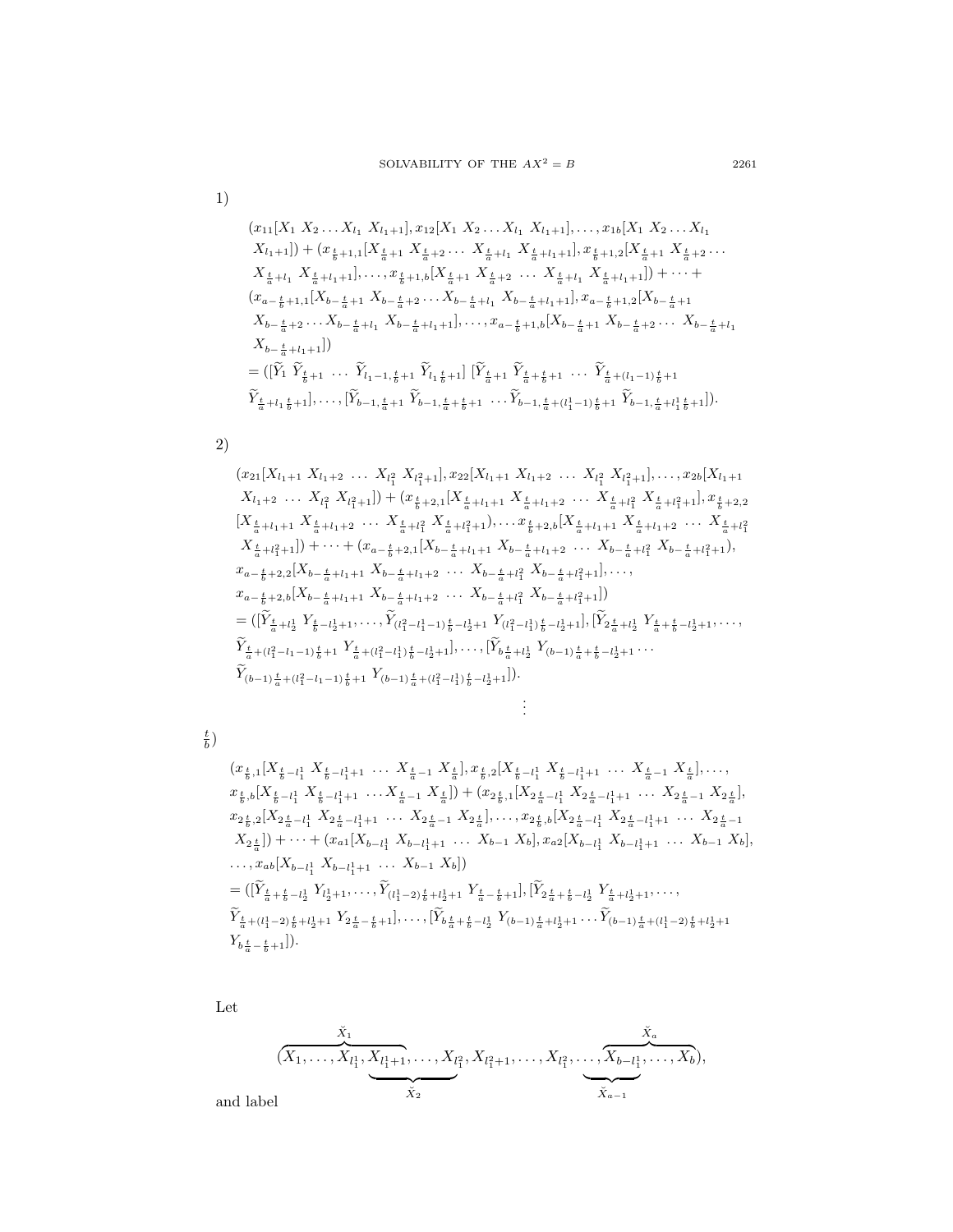$$
\check{Y}_{1}^{(1)} = (\widetilde{Y}_{1} \ \widetilde{Y}_{\frac{t}{b}+1} \ \cdots \ \widetilde{Y}_{(l_{1}-1)\frac{t}{b}+1} \ \widetilde{Y}_{l_{1}\frac{t}{b}+1})
$$
\n
$$
\vdots
$$
\n
$$
\check{Y}_{1}^{(k)} = (\widetilde{Y}_{(k-1)\frac{t}{a}+1} \ \widetilde{Y}_{(k-1)\frac{t}{a}+\frac{t}{b}+1} \ \cdots \ \widetilde{Y}_{(k-1)\frac{t}{a}+(l_{1}^{1}-1)\frac{t}{b}+1} \ \widetilde{Y}_{(k-1)\frac{t}{a}+l_{1}\frac{t}{b}+1})
$$
\n
$$
\vdots
$$
\n
$$
\check{Y}_{1}^{(b)} = (\widetilde{Y}_{(b-1)\frac{t}{a}+1} \ \widetilde{Y}_{(b-1)\frac{t}{a}+\frac{t}{b}+1} \ \cdots \ \widetilde{Y}_{(b-1)\frac{t}{a}+(l_{1}^{1}-1)\frac{t}{b}+1} \ \widetilde{Y}_{(b-1)\frac{t}{a}+l_{1}\frac{t}{b}+1}).
$$

2)

$$
\check{Y}_{2}^{(1)} = (\widetilde{Y}_{\frac{t}{a}+l_{2}^{1}} \ \widetilde{Y}_{\frac{t}{b}-l_{2}^{1}+1} \dots \ \widetilde{Y}_{(l_{1}^{2}-l_{1}^{1}-1)\frac{t}{b}-l_{2}^{1}+1} \ \widetilde{Y}_{(l_{1}^{2}-l_{1}^{1})\frac{t}{b}-l_{2}^{1}+1})
$$
\n
$$
\vdots
$$
\n
$$
\check{Y}_{2}^{(k)} = (\widetilde{Y}_{k\frac{t}{a}+l_{2}^{1}} \ \widetilde{Y}_{(k-1)\frac{t}{a}+\frac{t}{b}-l_{2}^{1}+1} \ \dots \ \widetilde{Y}_{(k-1)\frac{t}{a}+(l_{1}^{2}-l_{1}-1)\frac{t}{b}+1} \ \widetilde{Y}_{(k-1)\frac{t}{a}+(l_{1}^{2}-l_{1}^{1})\frac{t}{b}-l_{2}^{1}+1})
$$

$$
\check{Y}_{2}^{(b)} = (\widetilde{Y}_{b\frac{t}{a}+l\frac{1}{2}}\ \widetilde{Y}_{(b-1)\frac{t}{a}+\frac{t}{b}-l\frac{1}{2}+1}\dots \widetilde{Y}_{(b-1)\frac{t}{a}+(l_{1}^{2}-l_{1}-1)\frac{t}{b}+1}\ \widetilde{Y}_{(b-1)\frac{t}{a}+(l_{1}^{2}-l_{1}^{1})\frac{t}{b}-l_{2}^{1}+1})
$$
\n
$$
\vdots
$$

 $\frac{t}{b}\big)$ 

$$
\check{Y}_{\frac{t}{b}}^{(1)} = (\widetilde{Y}_{\frac{t}{a} + \frac{t}{b} - l_{2}^{1}} \widetilde{Y}_{l_{2}^{1} + 1} \dots \widetilde{Y}_{(l_{1}^{1} - 2)\frac{t}{b} + l_{2}^{1} + 1} \widetilde{Y}_{\frac{t}{a} - \frac{t}{b} + 1})
$$
\n
$$
\vdots
$$
\n
$$
\check{Y}_{\frac{t}{b}}^{(k)} = (\widetilde{Y}_{k\frac{t}{a} + \frac{t}{b} - l_{2}^{1}} \widetilde{Y}_{(k-1)\frac{t}{a} + l_{2}^{1} + 1} \dots \widetilde{Y}_{(k-1)\frac{t}{a} + (l_{1}^{1} - 2)\frac{t}{b} + l_{2}^{1} + 1} \widetilde{Y}_{k\frac{t}{a} - \frac{t}{b} + 1})
$$
\n
$$
\vdots
$$
\n
$$
\check{Y}_{\frac{t}{b}}^{(b)} = (\widetilde{Y}_{b\frac{t}{a} + \frac{t}{b} - l_{2}^{1}} \widetilde{Y}_{(b-1)\frac{t}{a} + l_{2}^{1} + 1} \dots \widetilde{Y}_{(b-1)\frac{t}{a} + (l_{1}^{1} - 2)\frac{t}{b} + l_{2}^{1} + 1} \widetilde{Y}_{b\frac{t}{a} - \frac{t}{b} + 1}).
$$

**Theorem 3.8.** The solvability of matrix equation  $(9)$  is equivalent to the solvability  $\it{of}$  the following matrix equations:

<span id="page-13-0"></span>
$$
\begin{cases}\n\check{Y}_{1}^{(1)} = (\check{X}_{1} \; \check{X}_{\frac{t}{b}+1} \; ... \; \check{X}_{a-\frac{t}{b}+1}) W_{1}^{(1)}; \quad ... \quad \check{Y}_{1}^{(b)} = (\check{X}_{1} \; \check{X}_{\frac{t}{b}+1} \; ... \; \check{X}_{a-\frac{t}{b}+1}) W_{1}^{(b)} \\
\check{Y}_{2}^{(1)} = (\check{X}_{2} \; \check{X}_{\frac{t}{b}+2} \; ... \; \check{X}_{a-\frac{t}{b}+2}) W_{2}^{(1)}; \quad ... \quad \check{Y}_{2}^{(b)} = (\check{X}_{2} \; \check{X}_{\frac{t}{b}+2} \; ... \; \check{X}_{a-\frac{t}{b}+2}) W_{2}^{(b)} \\
\vdots \\
\check{Y}_{\frac{t}{b}}^{(1)} = (\check{X}_{\frac{t}{b}} \; \check{X}_{2\frac{t}{b}} \; ... \; \check{X}_{a}) W_{\frac{t}{b}}^{(1)}; \quad ... \quad \check{Y}_{\frac{t}{b}}^{(b)} = (\check{X}_{\frac{t}{b}} \; \check{X}_{2\frac{t}{b}} \; ... \; \check{X}_{a}) W_{\frac{t}{b}}^{(b)} \\
\text{Denote the matrices } W_{1}^{(1)}, \; W_{2}^{(1)}, \dots, \; W_{t/b}^{(1)}, \dots, W_{1}^{(b)}, \; W_{2}^{(b)}, \dots, \; W_{t/b}^{(b)} \; by \\
\; W_{s}^{(k)} = (W_{s1}^{(k)}, \; W_{s2}^{(k)}, \dots, \; W_{s,\frac{a}{t}}^{(k)})^{T},\n\end{cases}
$$
\n(10)

 $s = 1, 2, \ldots, t/b, k = 1, 2, \ldots, b$  is a solution of matrix equations (10), then

 $2262\,$ 

1)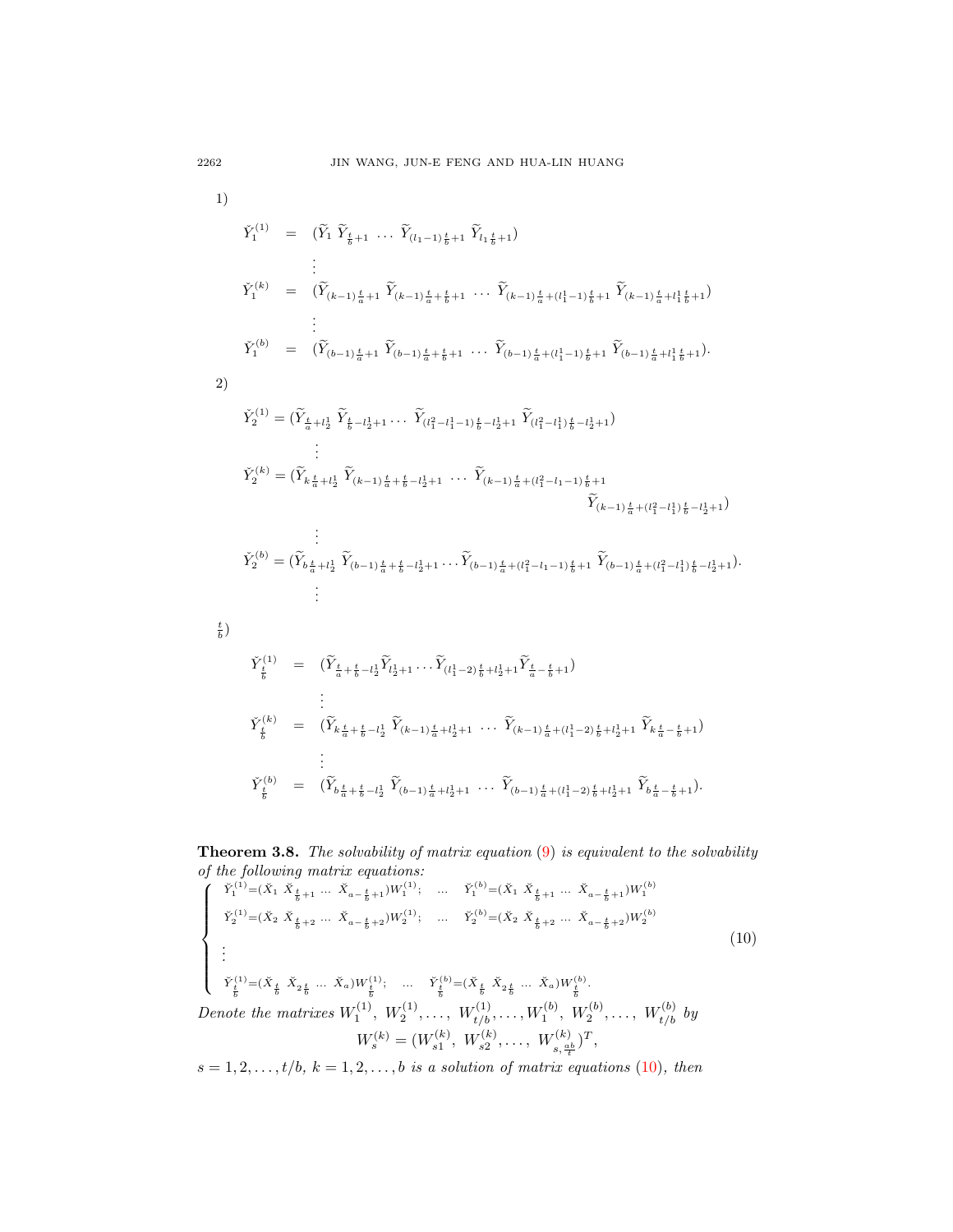$$
X_1 = (W_{11}^{(1)}, W_{21}^{(1)}, \dots, W_{\frac{t}{b},1}^{(1)}, W_{12}^{(1)}, W_{22}^{(1)}, \dots, W_{\frac{t}{b},2}^{(1)}, \dots, W_{1,\frac{ab}{t}}, W_{2,\frac{ab}{t}}^{(1)}, \dots, W_{\frac{t}{b},\frac{ab}{t}}^{(1)})
$$
  
\n
$$
\vdots
$$
  
\n
$$
X_k = (W_{11}^{(k)}, W_{21}^{(k)}, \dots, W_{\frac{t}{b},1}^{(k)}, W_{12}^{(k)}, W_{22}^{(k)}, \dots, W_{\frac{t}{b},2}^{(k)}, \dots, W_{1,\frac{ab}{t}}, W_{2,\frac{ab}{t}}^{(k)}, \dots, W_{\frac{t}{b},\frac{ab}{t}}^{(k)})^T
$$
  
\n
$$
\vdots
$$
  
\n
$$
X_b = (W_{11}^{(b)}, W_{21}^{(b)}, \dots, W_{\frac{t}{b},1}^{(b)}, W_{12}^{(b)}, W_{22}^{(b)}, \dots, W_{\frac{t}{b},2}^{(b)}, \dots, W_{1,\frac{ab}{t}}, W_{2,\frac{ab}{t}}^{(b)}, \dots, W_{\frac{t}{b},\frac{ab}{t}}^{(b)})^T
$$
  
\n
$$
\vdots
$$
  
\n
$$
W_{\frac{t}{b},\frac{ab}{t}}^{(b)}, W_{21}^{(b)}, \dots, W_{\frac{t}{b},1}^{(b)}, W_{12}^{(b)}, W_{22}^{(b)}, \dots, W_{\frac{t}{b},2}^{(b)}, \dots, W_{1,\frac{ab}{t}}, W_{2,\frac{ab}{t}}, \dots, W_{\frac{t}{b},\frac{ab}{t}}^{(b)})^T
$$

is a solution of matrix equation [\(9\)](#page-6-0).

3.2.2. The matrix equation  $AY = B$ . In this subsection, we discuss the solvability of the matrix equation with semi-tensor product

<span id="page-14-0"></span>
$$
AY = A \ltimes Y = B,\tag{11}
$$

where  $A \in \mathbb{C}_{m \times n}$ ,  $B \in \mathbb{C}_{h \times k}$  and  $Y \in \mathbb{C}_{p \times q}$  is an unknown matrix.

<span id="page-14-1"></span>**Lemma 3.9.**  $AY = B$  has solution when the following conditions hold:

- 1.  $\frac{h}{m}, \frac{n}{k}$  are positive integers.
- 2.  $\left(\frac{a^2}{h^2}\right)$  $\frac{a^2}{b^2}$  =  $\frac{nh}{km}$  is a square rational number and  $p = \frac{nh}{vm}$  (=  $\frac{at}{b} = \frac{a^2}{\gamma}$  $(\frac{u^2}{\gamma}), q = \frac{k}{v} (=$  $rac{bt}{a} = \frac{b^2}{\gamma}$  $(\frac{\partial^2}{\partial t})$ , where  $t = lcm(a, b)$ , v is a common divisor of n and k, and satisfies  $gcd(v, \frac{h}{m}) = 1.$

*Proof.* Similar to the proof at Lemma 3.[3\(](#page-2-1)1), we can get the conclusions that  $\frac{h}{m}$ ,  $\frac{n}{k}$ k are positive integers and  $h = \frac{mt'}{n}$ ,  $k = \frac{qt'}{p}$ ,  $t' = lcm(n, p)$ . Thus  $t' = \frac{nh}{m}$ ,  $\frac{t'}{k} = \frac{k}{q}$ , let  $v = \frac{nh/m}{n}$  $\frac{h/m}{p}, \frac{t'}{p} = \frac{k}{q}$ , then  $p = \frac{nh}{vm} = \frac{at}{b}$ ,  $q = \frac{k}{v} = \frac{bt}{a}$ ,  $t = lcm(a, b)$ , v is a common divisor of n and k, and satisfies  $gcd(v, \frac{h}{m}) = 1$ . On the other hand  $\frac{p}{q} = \frac{nh}{km}$ , and as  $\frac{p}{q}$  is a square rational number,  $\frac{nh}{km}$  is a square rational number automatically.  $\Box$ 

- **Remark 3.** 1. The condition  $m|h, k|n$  are necessary conditions for the solvability of matrix equation  $(11)$  ( equation  $(8)$ ).
	- 2. The sizes, which satisfy the condition in Lemma 3.[9,](#page-14-1) are called admissible sizes. If  $gcd(n, k) | \frac{h}{m}$ , there is only one admissible size. In this case,  $v = 1, p = \frac{nh}{m}, q = k$ , and matrix equation [\(11\)](#page-14-0) is reduced to  $(A \otimes I_{\frac{h}{m}})Y = B$ with conventional product. Accordingly, matrix equation [\(8\)](#page-6-1) is reduced to  $(A \otimes I_{\frac{h}{m}})X^2 = B$  with conven-

tional product.

3. Supposing that  $p_1 \times q_1$ ,  $p_2 \times q_2$  are two admissible sizes and  $1 < \frac{p_2}{p_1} = \frac{q_2}{q_1} \in \mathbb{Z}$ , we consider the following two equations:

<span id="page-14-2"></span>
$$
AY = A \ltimes Y = B, \quad Y \in \mathbb{C}_{p_1 \times q_1},\tag{12}
$$

<span id="page-14-3"></span>
$$
AY = A \ltimes Y = B, \quad Y \in \mathbb{C}_{p_2 \times q_2}.\tag{13}
$$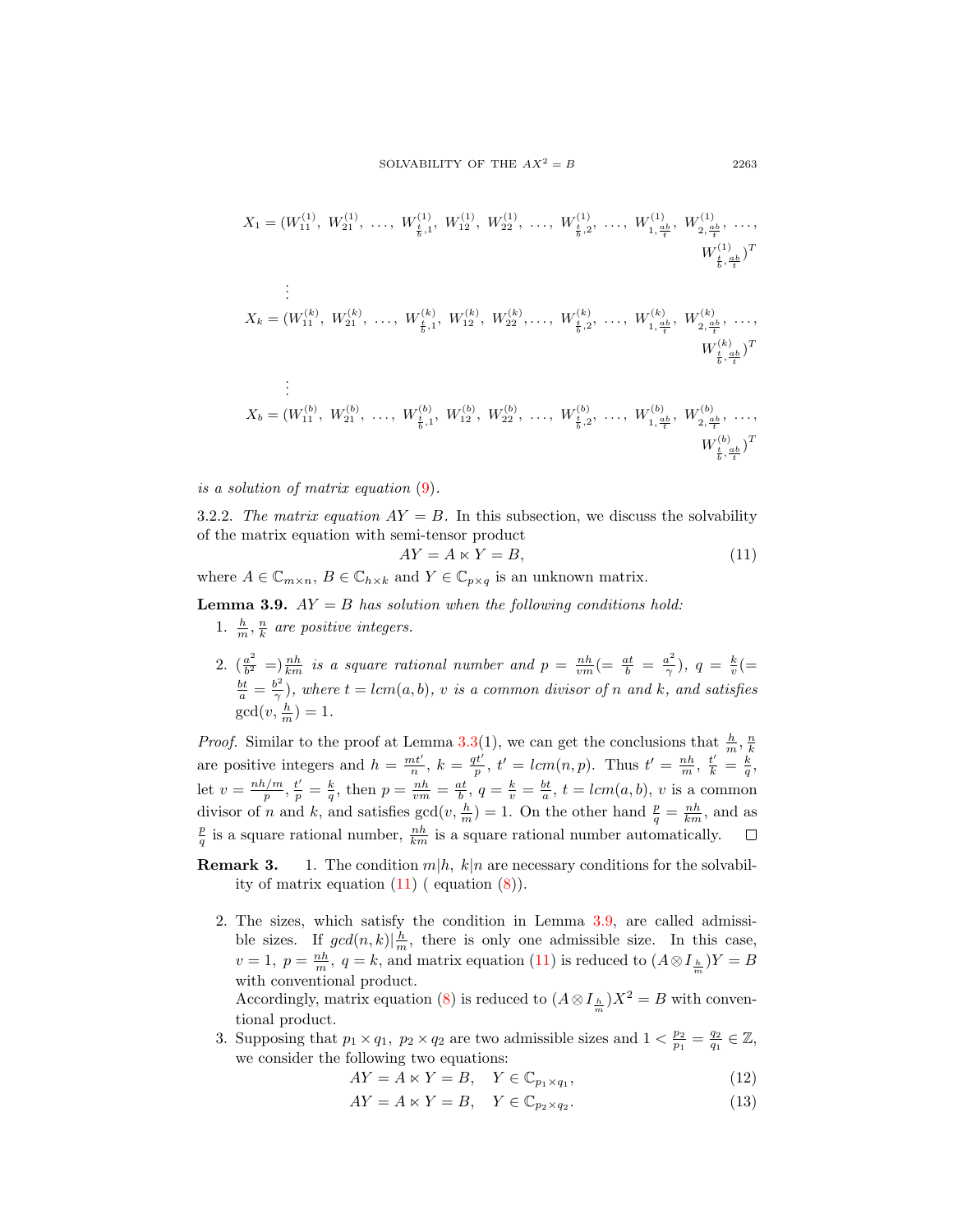If Y is a solution of matrix equation [\(12\)](#page-14-2), then  $Y \otimes I_{\frac{p_2}{p_1}}$  is a solution of matrix equation  $(13)$ ; reversely, if equation  $(13)$  has unique solution, the solution of equation  $(12)$ , if exists, would be unique.

Accordingly, consider the following two equations:

<span id="page-15-0"></span> $AX^2 = A(X \ltimes X) = B, \quad X \in \mathbb{C}_{a_1 \times b_1},$  $(14)$ 

<span id="page-15-1"></span>
$$
AX^2 = A(X \ltimes X) = B, \quad X \in \mathbb{C}_{a_2 \times b_2}.\tag{15}
$$

As  $(X \otimes I_s)(X \otimes I_s) = (X^2) \otimes I_s$ , if X is a solution of matrix equation [\(14\)](#page-15-0), then  $X \otimes I_{\frac{p_2}{p_1}}$  is a solution of matrix equation [\(15\)](#page-15-1).

- 4. Denote  $\overline{\varepsilon} = \frac{gcd(n,k)}{gcd(n,k)k}$  $\frac{gcd(n,k)}{gcd(n,k,h/m)}$ ,  $\bar{p} = \frac{nh}{m\bar{\varepsilon}}$ ,  $\bar{q} = \frac{k}{\bar{\varepsilon}}$ . If matrix equation [\(11\)](#page-14-0) has a solution for the minimum size  $\bar{p} \times \bar{q}$ , the equation has a solution for every admissible size.
- 5. Assuming  $rank(A) = n$ , the solution for every admissible size, if exists, would be unique.

<span id="page-15-2"></span>**Lemma 3.10.** If equation  $(11)$  $(11)$  has solution, then

$$
B = \begin{bmatrix} \text{Block}_{11}(B) & \dots & \text{Block}_{1q}(B) \\ \vdots & & \vdots \\ \text{Block}_{m1}(B) & \dots & \text{Block}_{mq}(B) \end{bmatrix},
$$

where Block  $_{ij}(B) \in \mathbb{C}_{h/m \times k/q}$  are Toeplitz matrices,  $i = 1, \ldots, m, j = 1, \ldots, q$ .

*Proof.* The proof is similar to the proof of Lemma  $3.3(2)$  $3.3(2)$  $3.3(2)$ .

$$
f_{\rm{max}}
$$

 $\Box$ 

Remark 4. The Lemma [3](#page-14-1).9 and 3.[10](#page-15-2) gives a necessary condition for matrix equation [\(11\)](#page-14-0) and we call them compatible conditions for matrix equation [\(11\)](#page-14-0). At this time, matrices  $A$  and  $B$  are said to be compatible.

How to solve the matrix equation  $(11)$ ? Firstly, we should find out all the admis-sible sizes satisfying the condition by Lemma [3.9.](#page-14-1) Then, by solving  $q$  matrix-vector equations with semi-tensor product, we can get the solutions of matrix equation [\(11\)](#page-14-0) of size  $p \times q$ . However, the matrix-vector equations with semi-tensor product can be solved in the same way as the last section.

In conclusion, the solvability of the matrix equation [\(8\)](#page-6-1) with semi-tensor product has been studied in this subsection. And we give an algorithm to solve the matrix equation [\(8\)](#page-6-1) as follow:

• Step 1: Check whether  $AX^2 = B$  satisfies the compatible conditions or not, that is, inspect that if  $\frac{nh}{km}$  is a square rational number,  $m|h, k|n$ , and if B has the form:

$$
B = \begin{bmatrix} \text{Block}_{11}(B) & \dots & \text{Block}_{1q}(B) \\ \vdots & & \vdots \\ \text{Block}_{m1}(B) & \dots & \text{Block}_{mq}(B) \end{bmatrix},
$$

where Block  $_{ij}(B) \in \mathbb{C}_{h/m \times k/q}$   $(i = 1, ..., m, j = 1, ..., q, q = \frac{k}{v} = \frac{bt}{a}, t =$  $lcm(a, b)$  are Toeplitz matrices. If the compatible conditions hold, then let's go to the next step; otherwise the equation has no solution.

• Step 2: Let  $Y = X^2$ , and solve the matrix equation  $AY = B$ .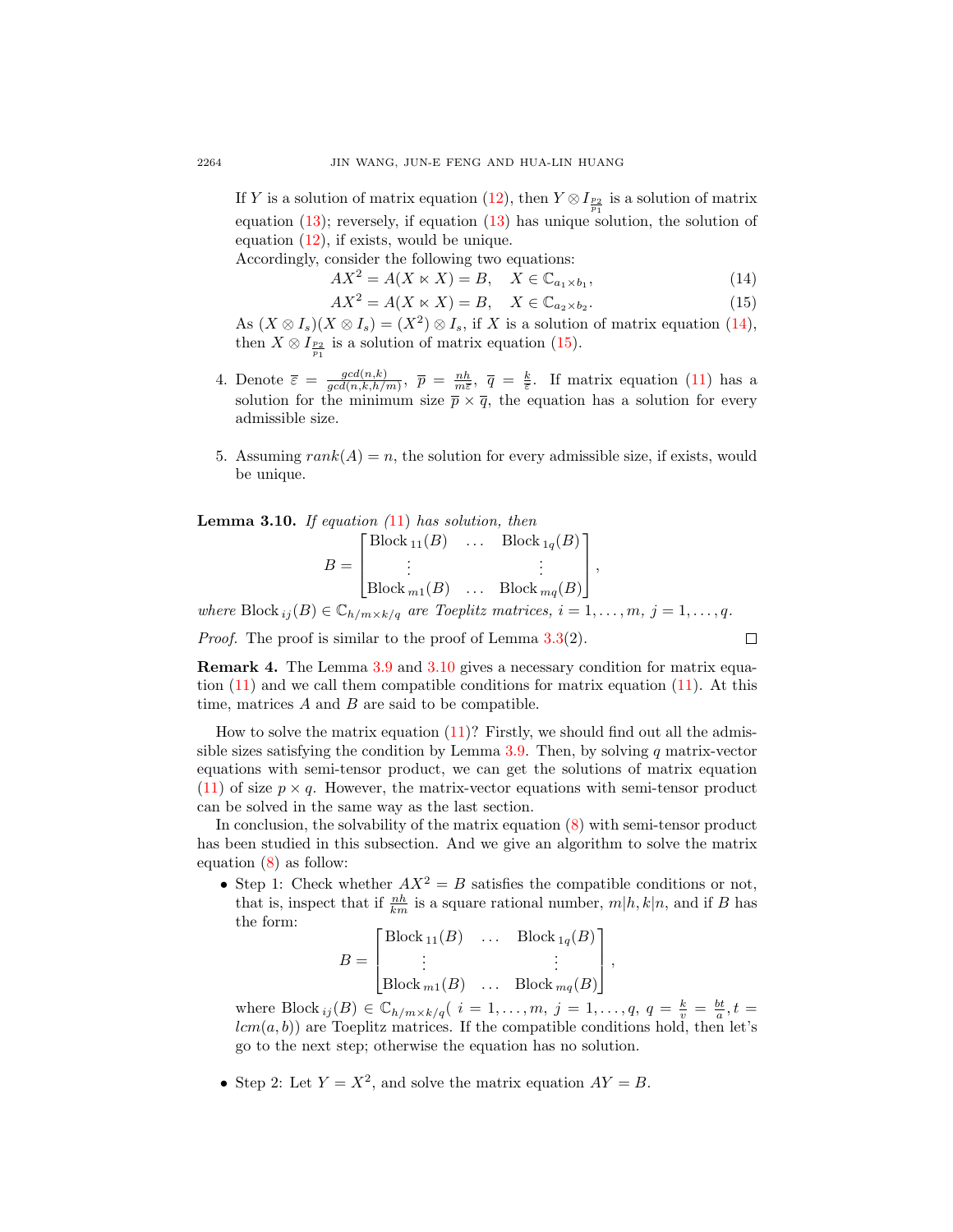• Step 3: Derived from the solution to matrix equation  $X^2 = Y$ , we can get the solution X to the matrix equation  $AX^2 = B$ .

4. Examples. In this section, two numerical examples are given. One is about matrix-vector equation, and the other is about ordinary matrix equation.

**Example 1.** For matrix-vector equation  $AX^2 = B$ , where X is unknown, take A and  $B$  as follow:

(1)

$$
A = \begin{bmatrix} 1 & 0 & 0 & 1 \\ 0 & 1 & 1 & 1 \end{bmatrix}, \quad B = \begin{bmatrix} 1 & 0 & 2 \\ 0 & 1 & 0 \\ 1 & 0 & 3 \end{bmatrix}.
$$

Noting that  $\frac{3}{2}$  is not a positive integer, so the given matrices are not compatible and the equation has no solution.

(2)

$$
A = \begin{bmatrix} 1 & 0 & 0 & 1 & 0 & 1 \\ 0 & 1 & 1 & 1 & 0 & 1 \end{bmatrix}, \quad B = \begin{bmatrix} 1 & 0 & 2 \\ 0 & 1 & 0 \\ 1 & 1 & 3 \\ 1 & 1 & 0 \end{bmatrix}.
$$

Despite  $\frac{4}{2}$ ,  $\frac{6}{3}$  are positive integers and their product is  $2^2$ , a square integer, B cannot be divided into a compatible form. So the equation has no solution. (3)

$$
A = \begin{bmatrix} 1 & 0 & 0 & 1 & 0 & 0 \\ 0 & 1 & 0 & 0 & 2 & 0 \end{bmatrix}, \quad B = \begin{bmatrix} 6 & 0 & 0 \\ 0 & 6 & 0 \\ 0 & 0 & 8 \\ 4 & 0 & 0 \end{bmatrix}
$$

.

Because of the given matrices are compatible, set  $Y = X^2$ . Solving the equation  $AY = B$ , we have

$$
Y = \begin{bmatrix} 4 & k & 2 & 1 \end{bmatrix}^T,
$$

where k is an arbitrary real number. Then we can just choose  $Y = \begin{bmatrix} 4 & 2 & 2 & 1 \end{bmatrix}^T$ to make  $Y = X^2$  meaningful. Solving

$$
X^2 = \begin{bmatrix} 4 & 2 & 2 & 1 \end{bmatrix}^T,
$$

we have

$$
X = \begin{bmatrix} \pm 2 & \pm 1 \end{bmatrix}^T.
$$

**Example 2.** For matrix equation  $AX^2 = B$ , where X is unknown, take A and B as follow:

(1)

$$
A = \begin{bmatrix} 2 & 0 \\ 0 & 3 \\ 2 & 1 \\ 0 & 1 \end{bmatrix}, \quad B = \begin{bmatrix} 1 & 0 & 2 & 1 & 0 \\ 0 & 2 & 1 & 0 & 0 \\ 1 & 2 & 1 & 0 & 3 \end{bmatrix}.
$$

As  $\frac{3}{4}$  is not a positive integer, the given matrices are not compatible and the equation has no solution.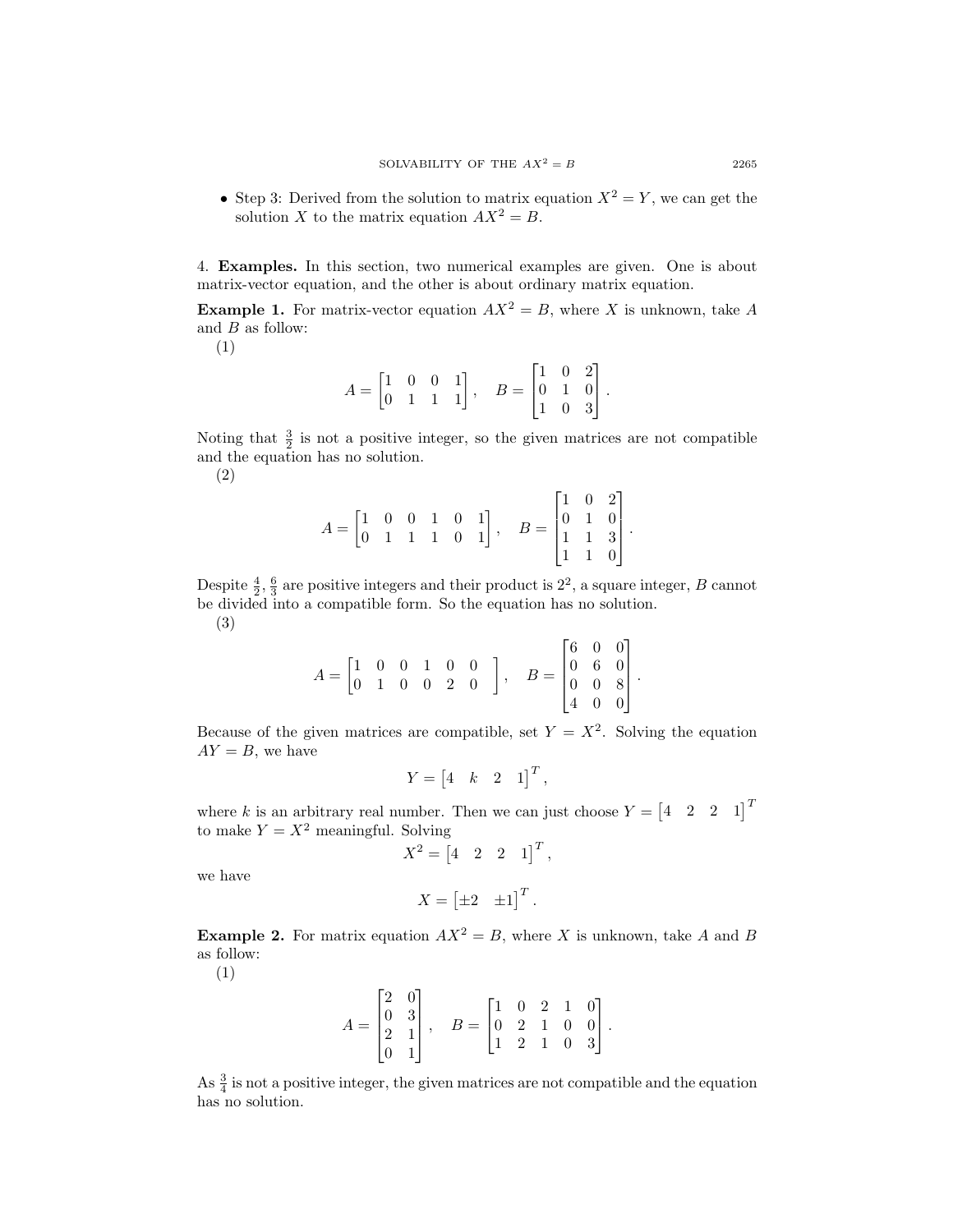(2)

$$
A = \begin{bmatrix} 1 & 0 & 0 & 2 & 0 & 1 \\ 0 & 2 & 1 & 0 & 1 & 1 \end{bmatrix}, \quad B = \begin{bmatrix} 1 & 0 \\ 0 & 1 \\ 1 & 1 \\ 1 & 1 \end{bmatrix}.
$$

Although  $\frac{6}{2}$ ,  $\frac{4}{2}$  are positive integers, their product is 6, not a square integer. Thus the equation has no solution.

(3)

$$
A = \begin{bmatrix} 1 & 0 & 0 & 1 & 0 & 0 \\ 0 & 1 & 0 & 0 & 0 & 2 \end{bmatrix}, \quad B = \begin{bmatrix} 2 & 0 & 1 \\ 0 & 6 & 0 \\ 0 & 0 & 10 \\ 6 & 4 & 2 \end{bmatrix}
$$

.

By Lemma [3](#page-14-1).9 we have  $v = 1$ ,  $p = 12$ ,  $q = 3$ ,  $a = 6$ ,  $b = 3$ , Block  $i(B) \in \mathbb{C}_{2 \times 1}$ , and the given matrices are compatible. We denote  $Y = X^2$  and solve equation  $AY = B$ . By selecting the compatible  $Y$  as solution, we have

$$
Y = \begin{bmatrix} 1 & 0 & 3 \\ 0 & 4 & 1 \\ 0 & 0 & 2 \\ 2 & 0 & 0 \\ 0 & 0 & 2 \\ 0 & 2 & 1 \\ 1 & 0 & 1 \\ 0 & 2 & 0 \\ 0 & 0 & 4 \\ 0 & 4 & 2 \\ 2 & 2 & 1 \end{bmatrix}, \quad X = \begin{bmatrix} \pm 1 & 0 & \pm 1 \\ 0 & \pm 2 & 0 \\ 0 & 0 & \pm 1 \\ \pm 1 & 0 & 0 \\ 0 & 0 & \pm 2 \\ 0 & \pm 2 & \pm 1 \end{bmatrix}.
$$

5. **Conclusion.** In this paper, the solvability of the matrix equation  $AX^2 = B$ with semi-tensor product is studied. Conditions are given for two kinds: the matrixvector equation one and the matrix equation one. For the matrix-vector equation case, we derive the compatible conditions first, and then find a necessary and sufficient condition for the solvability. Besides, concrete solving methods have been provided. Based on this, the solvability of the matrix equation  $AX^2 = B$  with semi-tensor product has been discussed in a similar way. The compatible conditions, solvability conditions, and concrete solving methods of the matrix equation have been developed as well. At last, we give several examples to illustrate the efficiency of the results.

Acknowledgments. The authors wish to thank the Editor and anonymous referees for providing very useful suggestions to improve this paper. The corresponding author would also like to thank Professor Tin-Yau Tam, who helped revise the paper during her visit to Auburn University.

## **REFERENCES**

- <span id="page-17-0"></span>[\[1\]](http://www.ams.org/mathscinet-getitem?mr=MR3058453&return=pdf) G.-B. Cai and C.-H. Hu, [Solving periodic Lyapunov matrix equations via finite steps iteration,](http://dx.doi.org/10.1049/iet-cta.2011.0560) IET Control Theory Appl., 6 (2012), 2111–2119.
- <span id="page-17-1"></span>[2] D. Z. Cheng, Matrix and Polynomial Approach to Dynamics Control Systems, Science Press, Beijing, 2002.